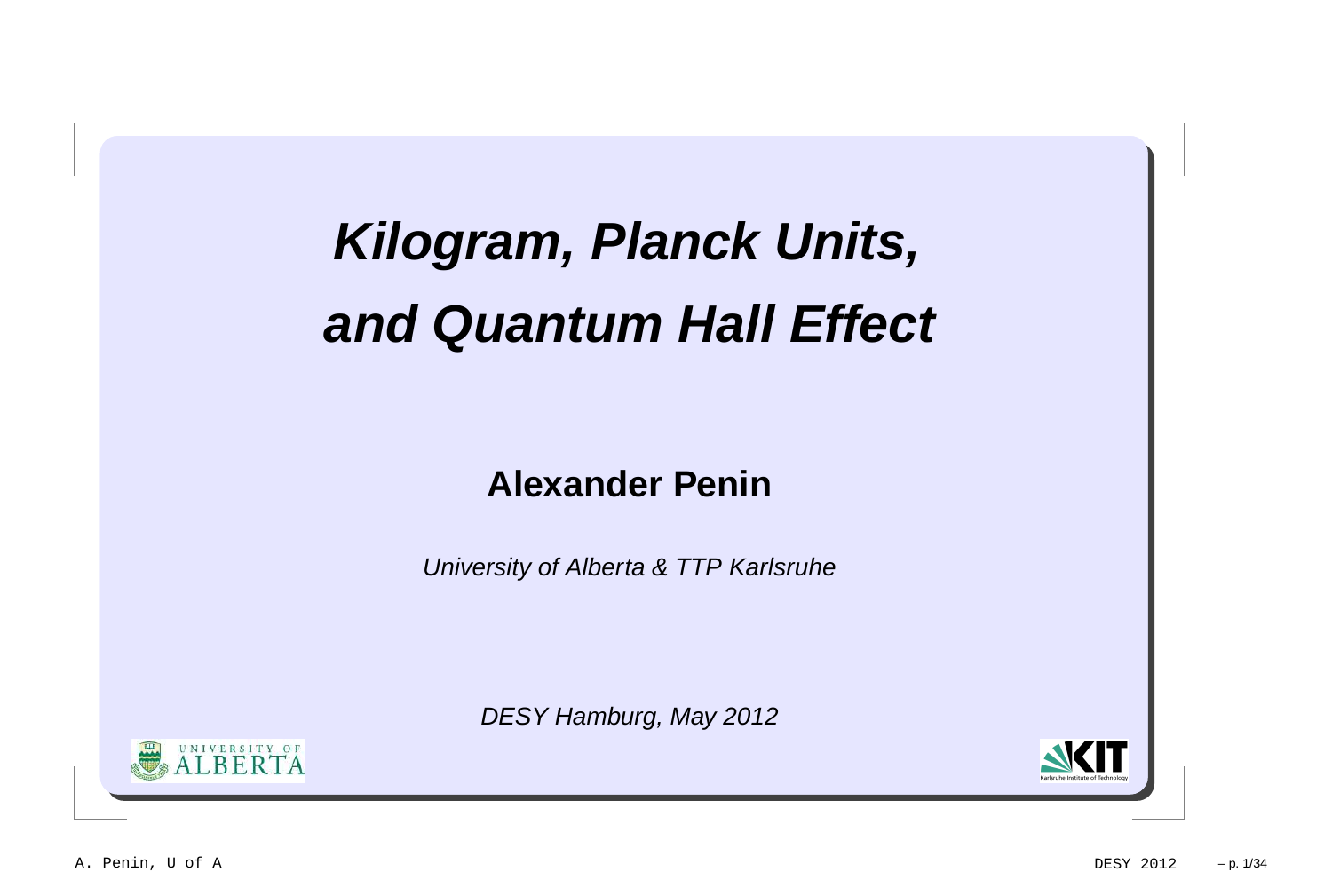### **Topics Discussed**

### Systems of units and fundamental constants

- Planck system of units vs traditional SI
- New definition of ampere and the value of electron charge
- New definition of kilogram and the value of Planck constant

### New SI vs Quantum Electrodynamics

- The role of the fine structure constant
- QED corrections to quantum Hall effect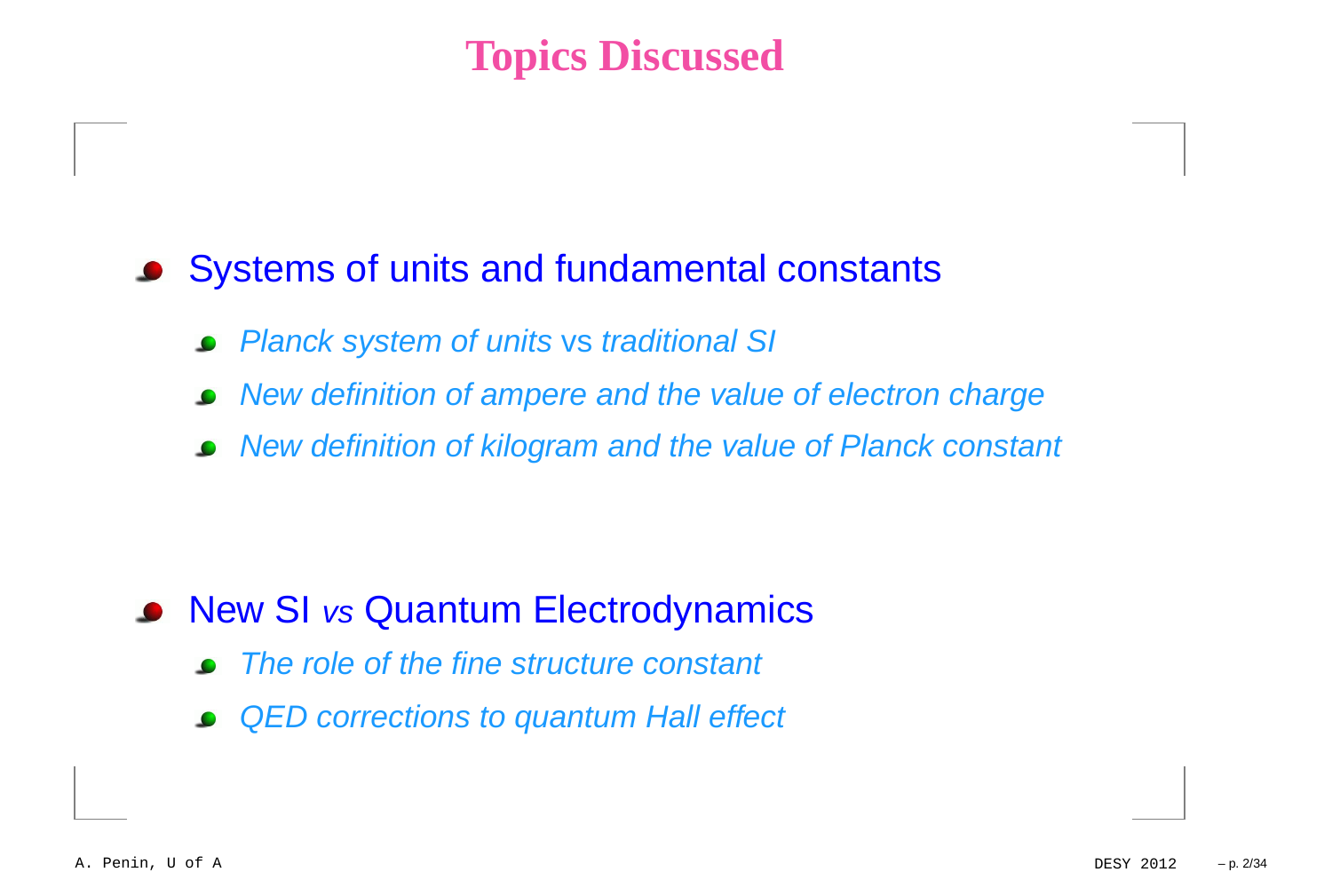### **System of units and fundamental constants**

### **•** Historical approach

- define units by artefact
- calibrate experimental tools
- measure fundamental constants

#### **•** Planck's idea (Ann. Physik <sup>1</sup> (1900) <sup>69</sup> )

" . . . with the help of fundamental constants we have the possibility of establishing units of length, time, mass, andtemperature, which necessarily retain their significance forall cultures, even unearthly and nonhuman ones".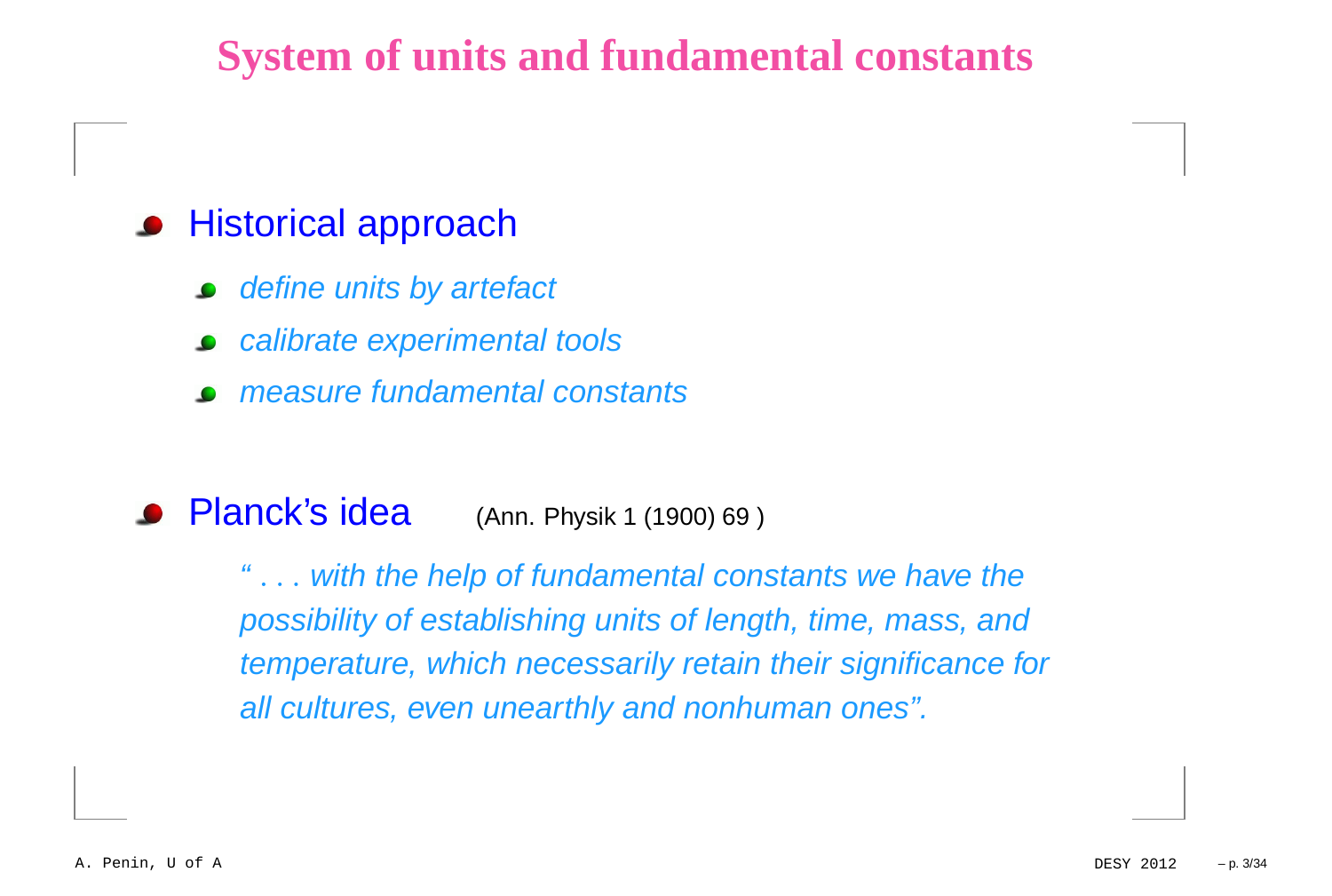Five fundamental constants  $G$  (gravity),  $k_C$  (electricity),  $\epsilon$  $c$  (relativity),  $\hbar$  (quantization),  $k_B$  (temperature)

$$
E = G\frac{m_1 m_2}{r}, \quad E = k_C \frac{q_1 q_2}{r}, \quad E = \hbar \omega, \quad E = k_B T, \qquad E = mc^2
$$

Combinations with the dimension of mass, length, time, temperature and charge  $\leftrightarrow$  *new units* 

$$
l_P = \sqrt{\frac{\hbar G}{c^3}} \sim 10^{-35} \text{ m}, \quad t_P = \frac{l_P}{c} \sim 10^{-43} \text{ s}, \quad m_P = \sqrt{\frac{\hbar c}{G}} \sim 10^{-8} \text{ kg},
$$

$$
q_P = \sqrt{\frac{\hbar c}{k_C}} \sim 10^{-18} \text{ C}, \quad T_P = \frac{m_P \hbar c^2}{k_B} \sim 10^{32} \text{ K}
$$

in these units  $\hbar = c = k_C = k_B = G = 1$ 

<sup>a</sup> device measuring one of the combinations is <sup>a</sup> new standard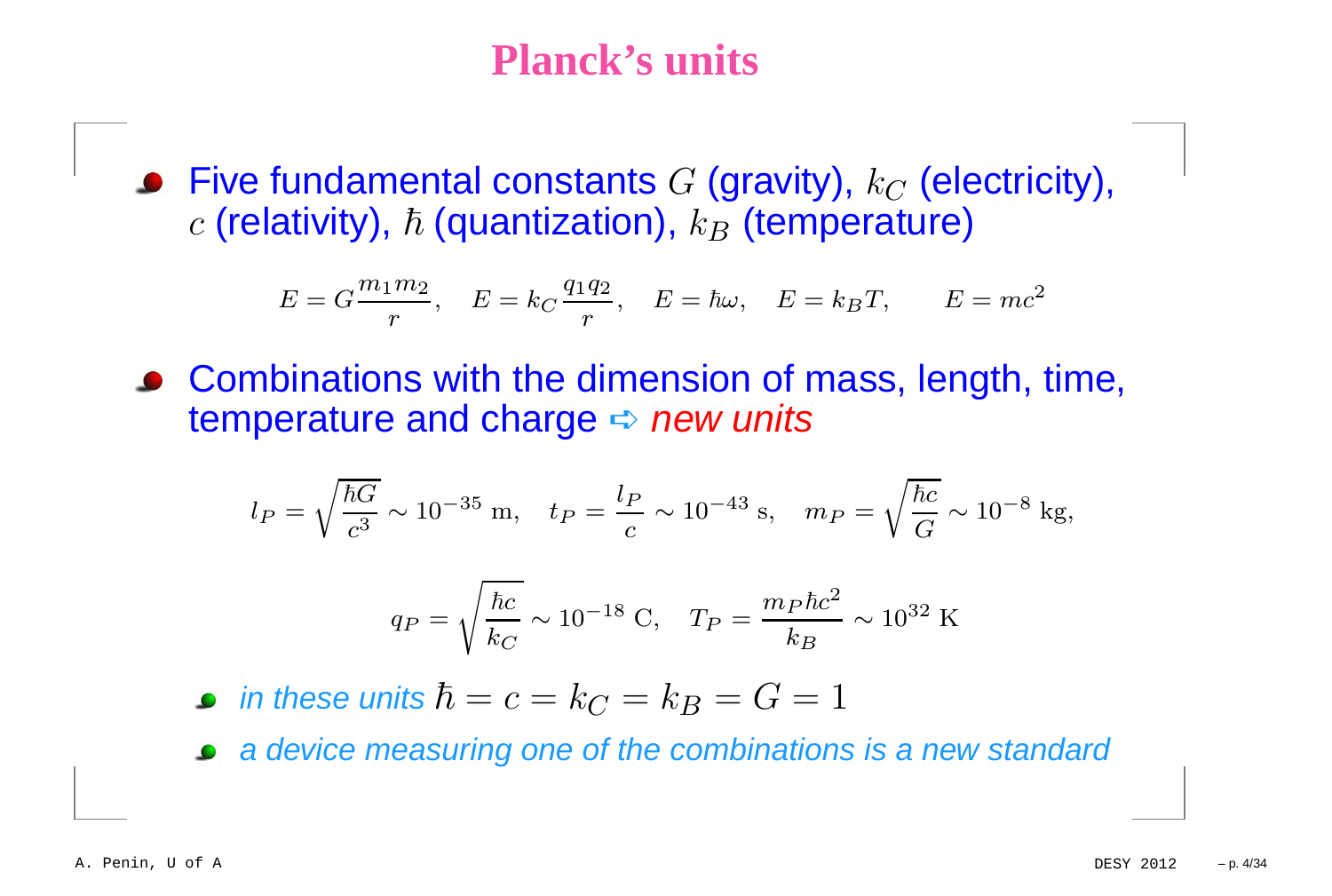Perfect theoretical concept!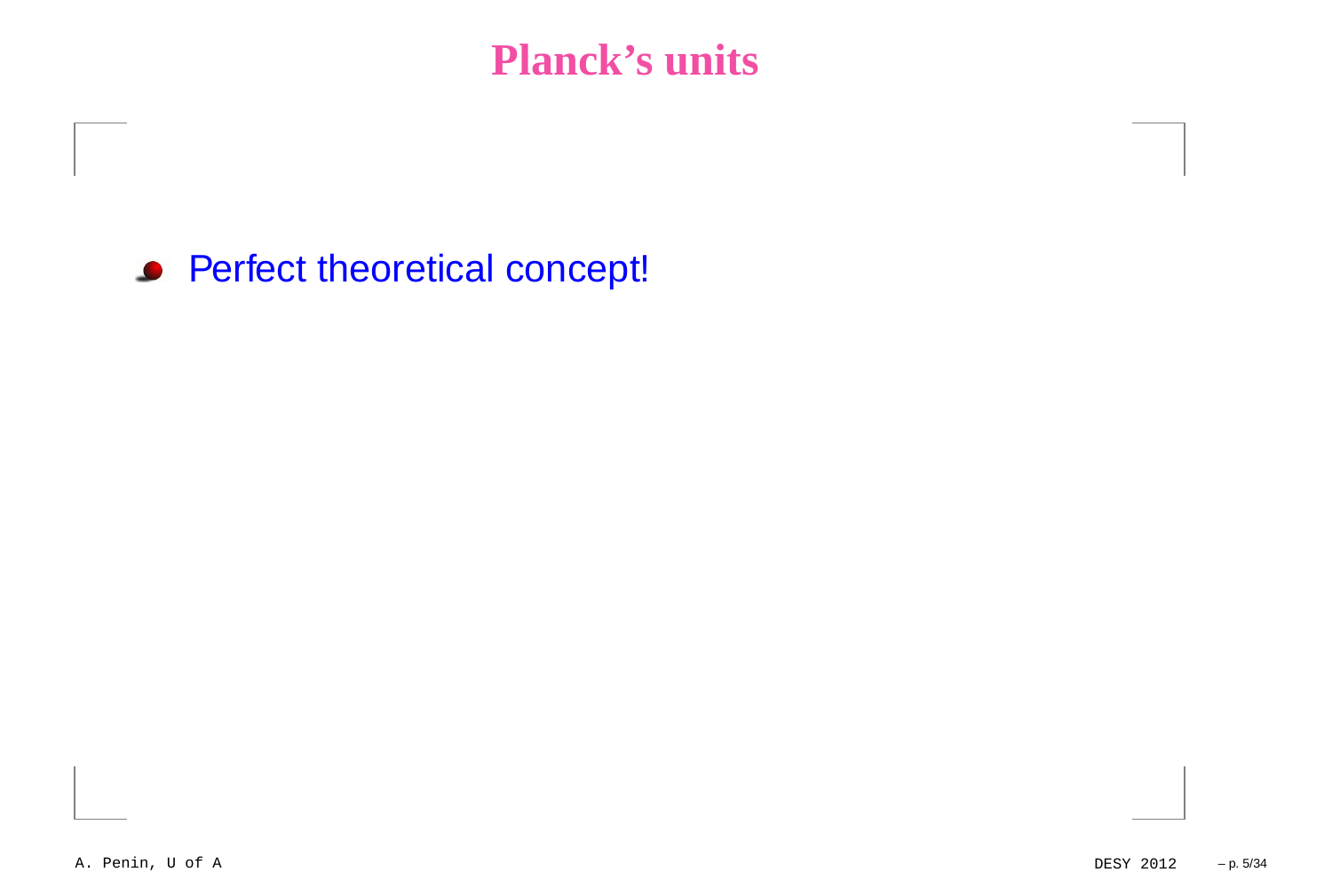### Perfect theoretical concept!

➥but as usual does not work in practice

why? the accuracy of all the fundamental constants should be equal or betterthan the accuracy of the "traditional"units definition based on artefact

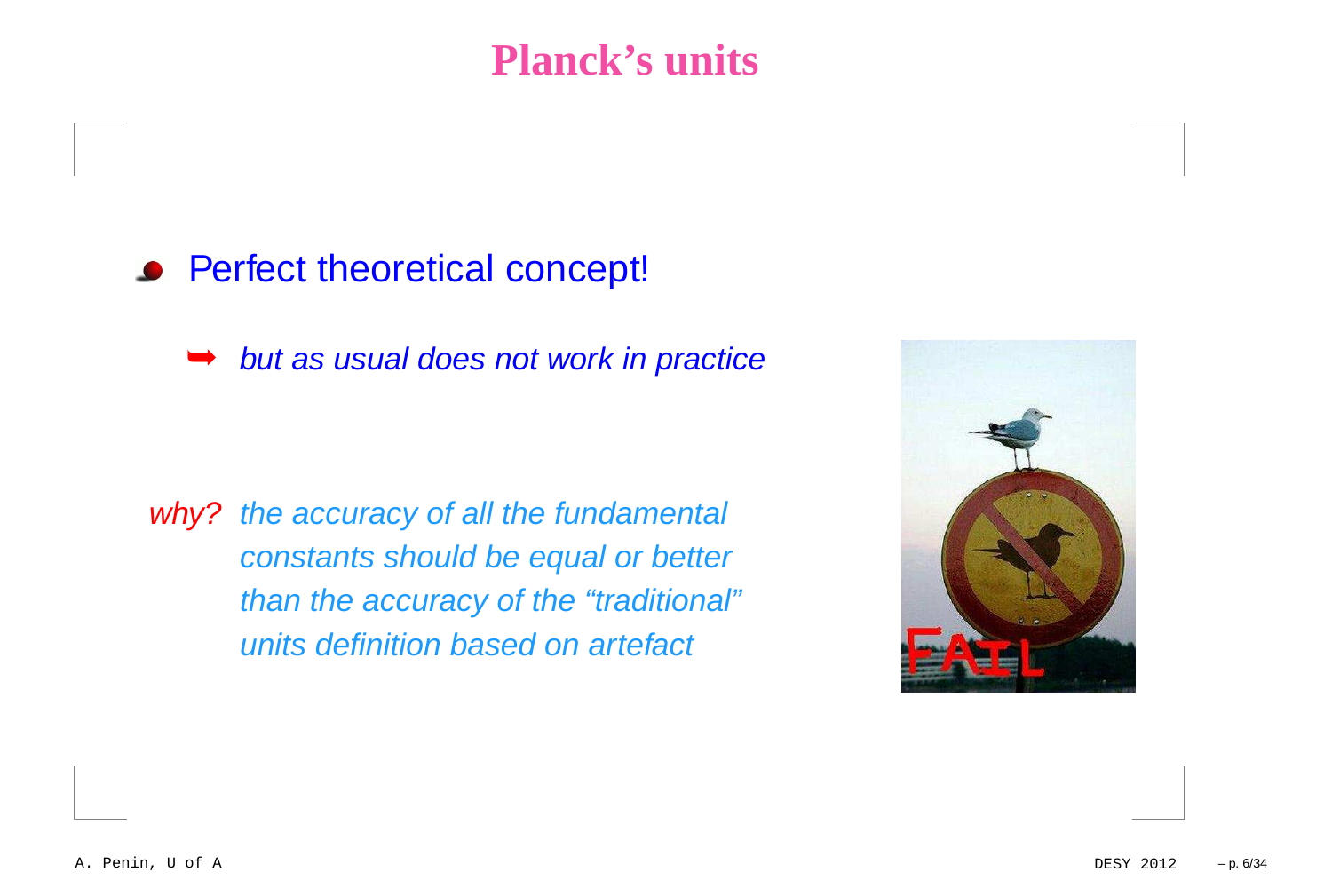- Weak link in Planck's system
	- Gravitational constant from torsion balance:  $\bullet$

 $\delta G/G \approx 10^{-4}~$  (2010 CODATA, compare to  $10^{-2}$  by Cavendish 1798)



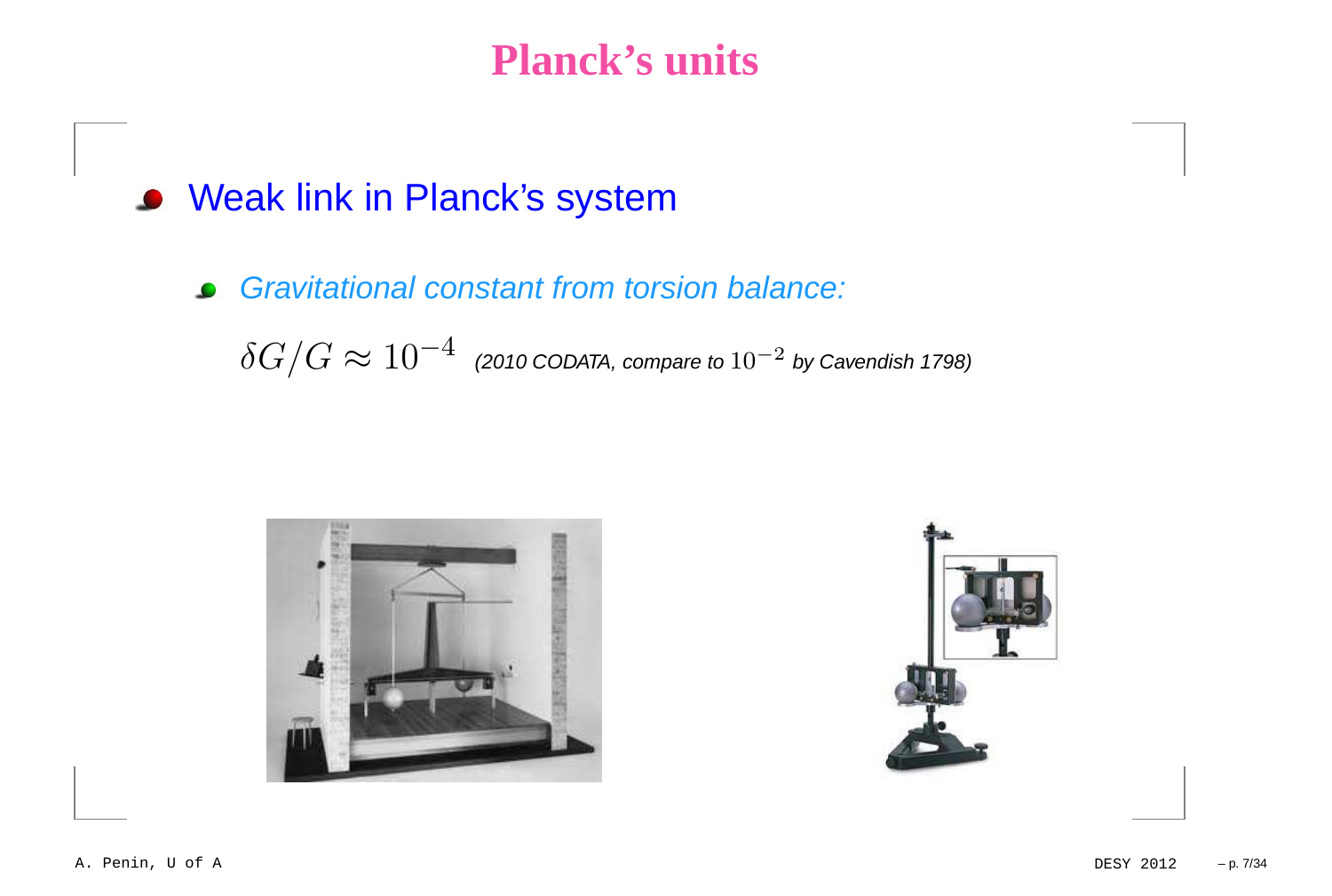### **• Never give up!**

 $\rightarrow$  just follow the concept with  $\hbar$  $\hbar = c = k_C = k_B = 1$ 

or better use some predetermined numbers close to "traditional" valuesbut with <mark>zero uncertainty</mark>

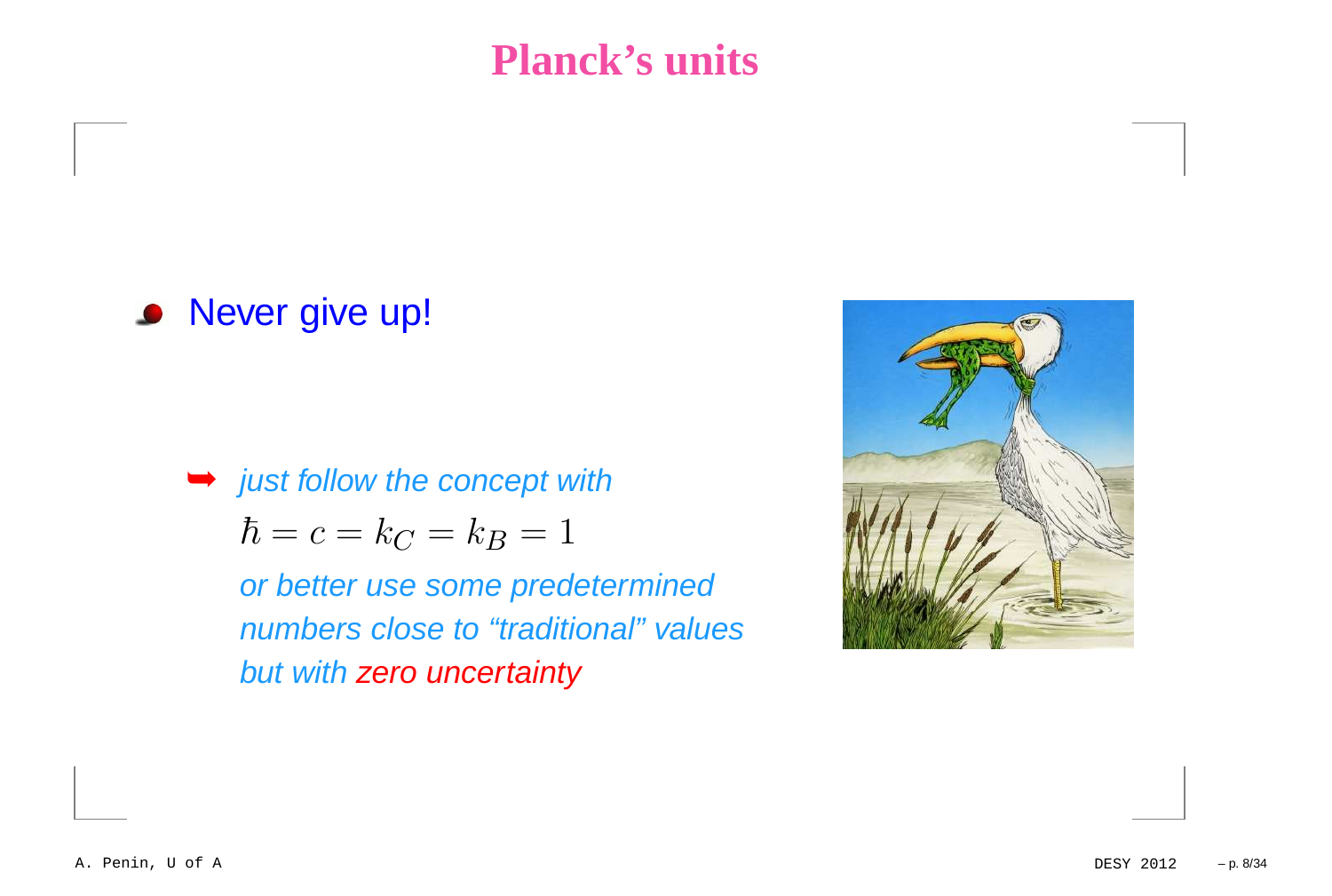**The first step: meter** vs **speed of light**

### **•** Old definition



#### **Current definition**

- <sup>1</sup> second: the duration of 9 192 631 770 periods of the radiation corresponding to the ground state HFS transition of thecaesium-133 atom
- 1 meter:  $c = 299\,792\,458$   $\rm m/s$  sharp

(in practice  $1~\mathrm{m} = 1\,650\,763.73$  wavelengths of the orange-red emission line of the krypton-86)

counting interference experiment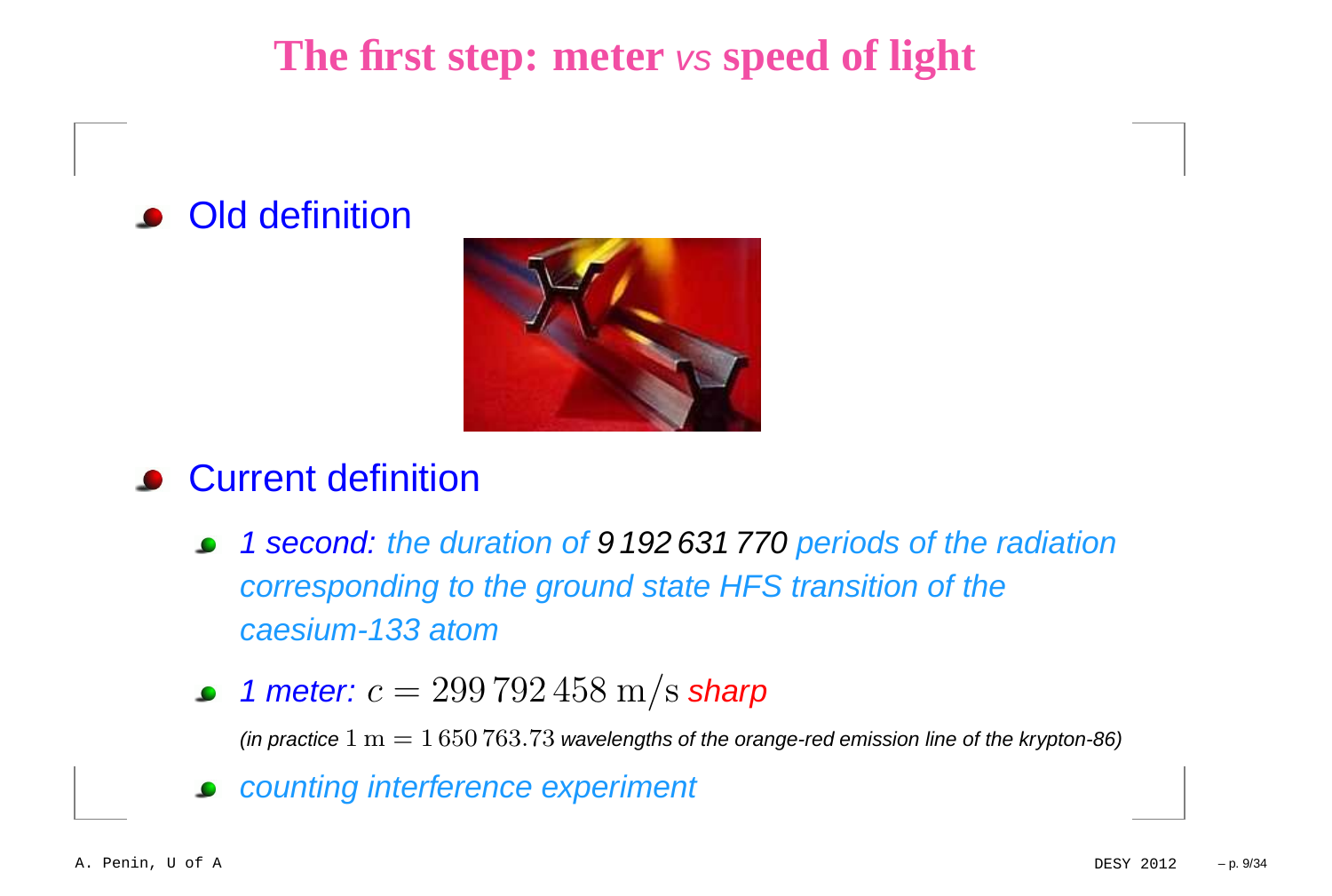#### **•** Traditional SI units

- electric charge  $\Rightarrow$  electric current  $I=$  $q/t$
- 1 A =1 C/1 s the constant current which will produce an attractive force of  $2\cdot 10^7$  newton per metre of length between two straight, parallel conductors of infinite length and negligiblecircular cross section placed one metre apart in <sup>a</sup> vacuum.
- electron charge  $e=-\,$  $1.602176487(40)\cdot 10^{-19}$  $^{\circ}$  C
- **"User friendly" Planck units** 
	- $e=-1/6.2415093\cdot 10^{-18}$  $^{\circ}$  C sharp

to be formally proposed by the CIPM in 2015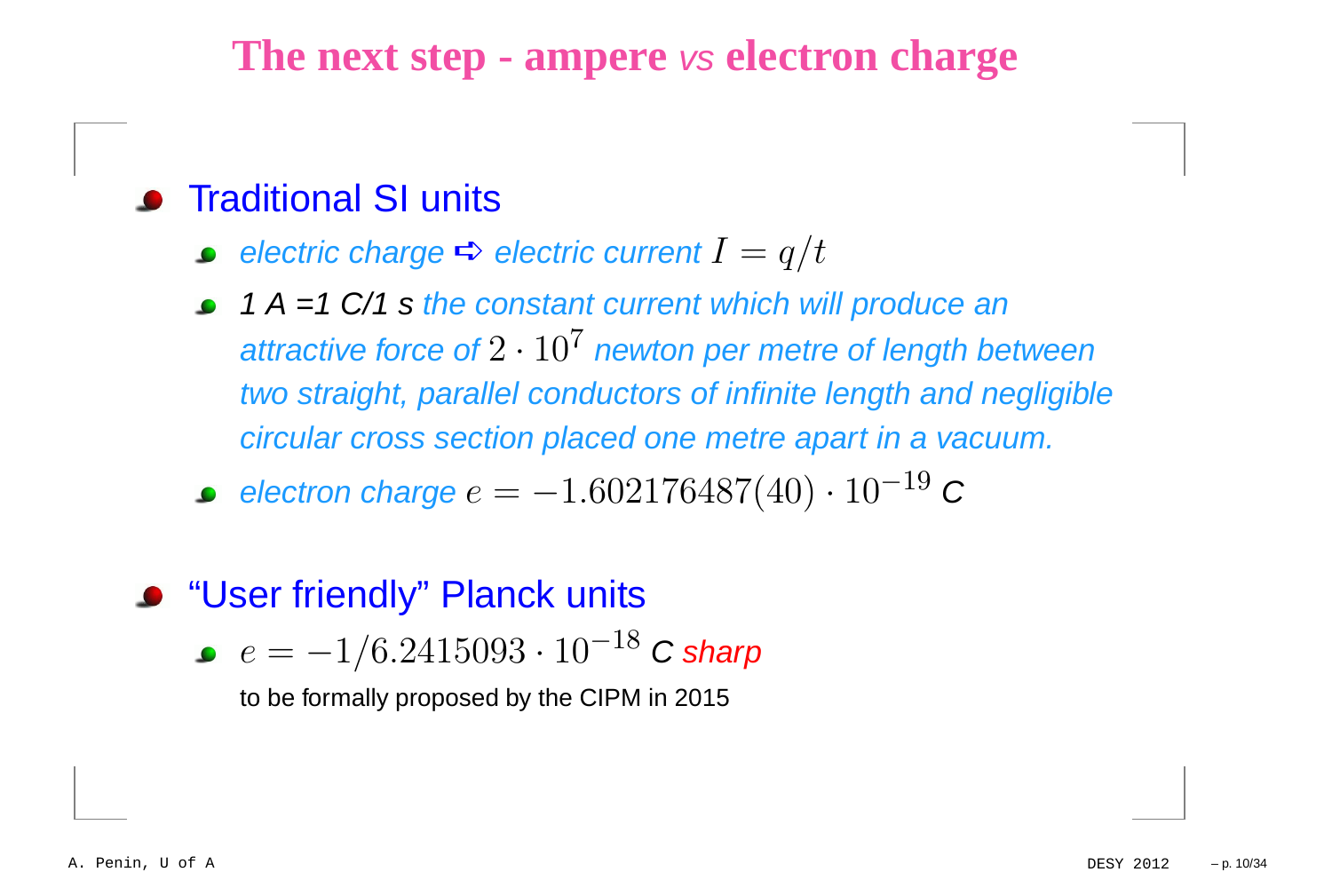**• Practical realization: how to count so many electrons?** ➥make use of macroscopic quantum effects

### **O** Josephson effect

alternating current through S-I-S junction



Josephson frequency-voltage relation

 $\nu=K_JV$ 

Josephson constant

$$
K_J = \frac{2e}{h}
$$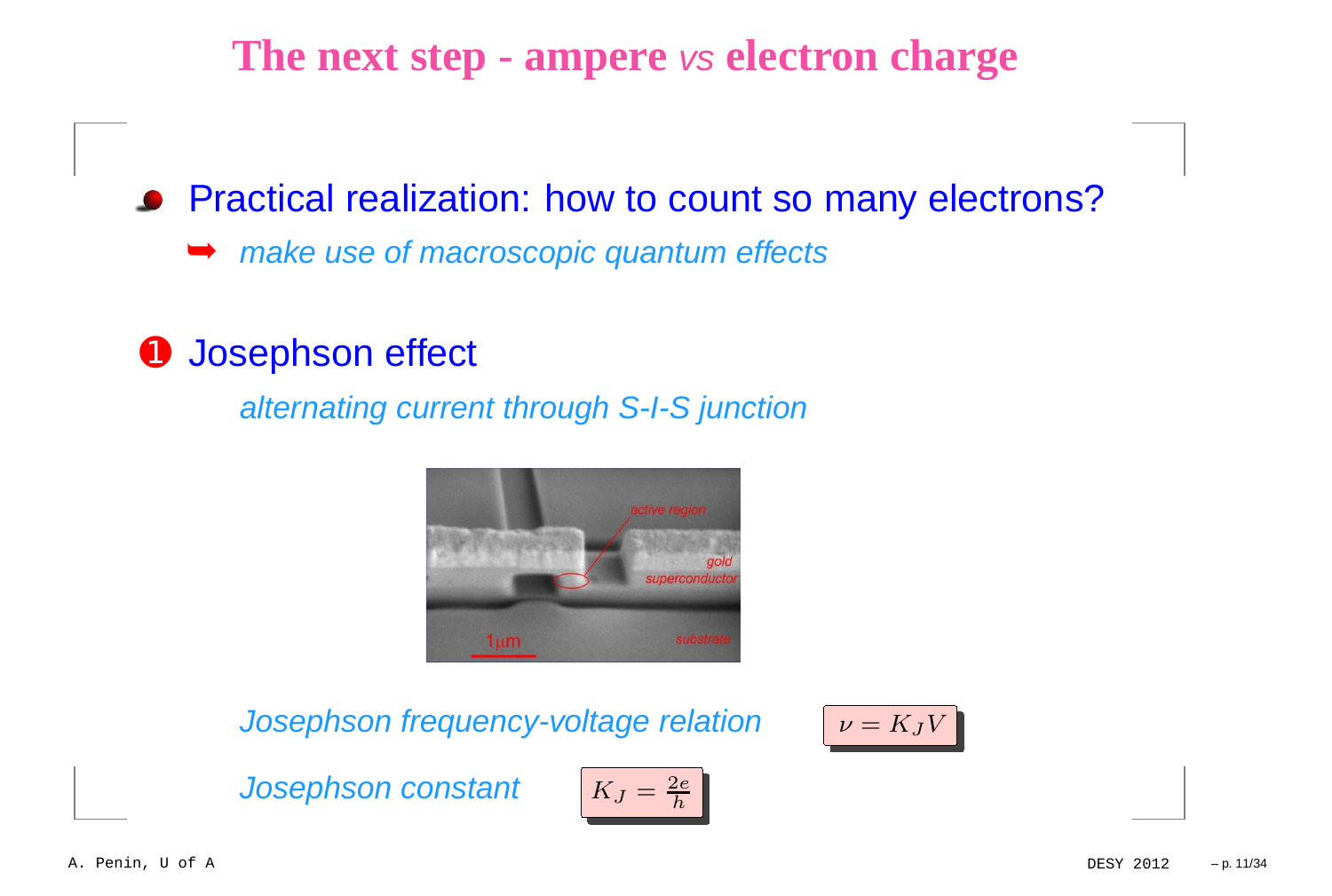**• Practical realization: how to count so many electrons?** ➥make use of macroscopic quantum effects

**<sup>2</sup>** Quantum Hall effect

2-dimesional electron gas conductivity in magnetic field



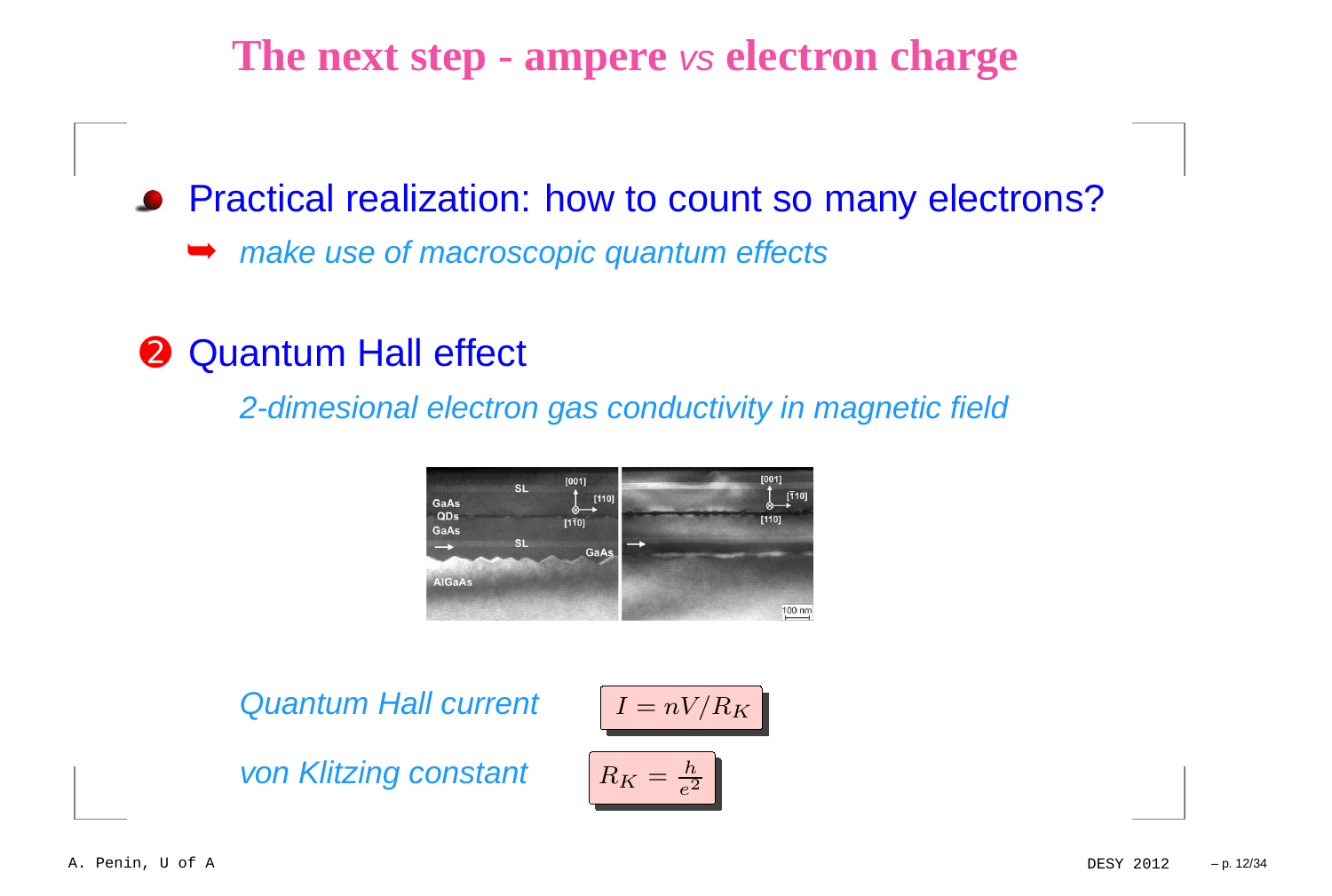**• Practical realization: how to count so many electrons?** 

- **► make use of macroscopic quantum effects**
- Quantum Hall effect + Josephson effect<br>Condensented compatibles masses assessed
	- = fundamental current-frequency converter

$$
I = \frac{\nu}{K_J R_K} = \frac{e}{2} \nu
$$

 $1$  ampere  $\blacktriangle$   $2 \times 6.2415093 \cdot 10^{18}$  Hz

Quantum Hall universality/precision:  $10^{{\rm -}11}$ 

F. Schopfer, W. Poirier (2007)

Josephson universality/precision: 10−19

A.K. Jain, J.E. Lukens, J.-S. Tsai (1987)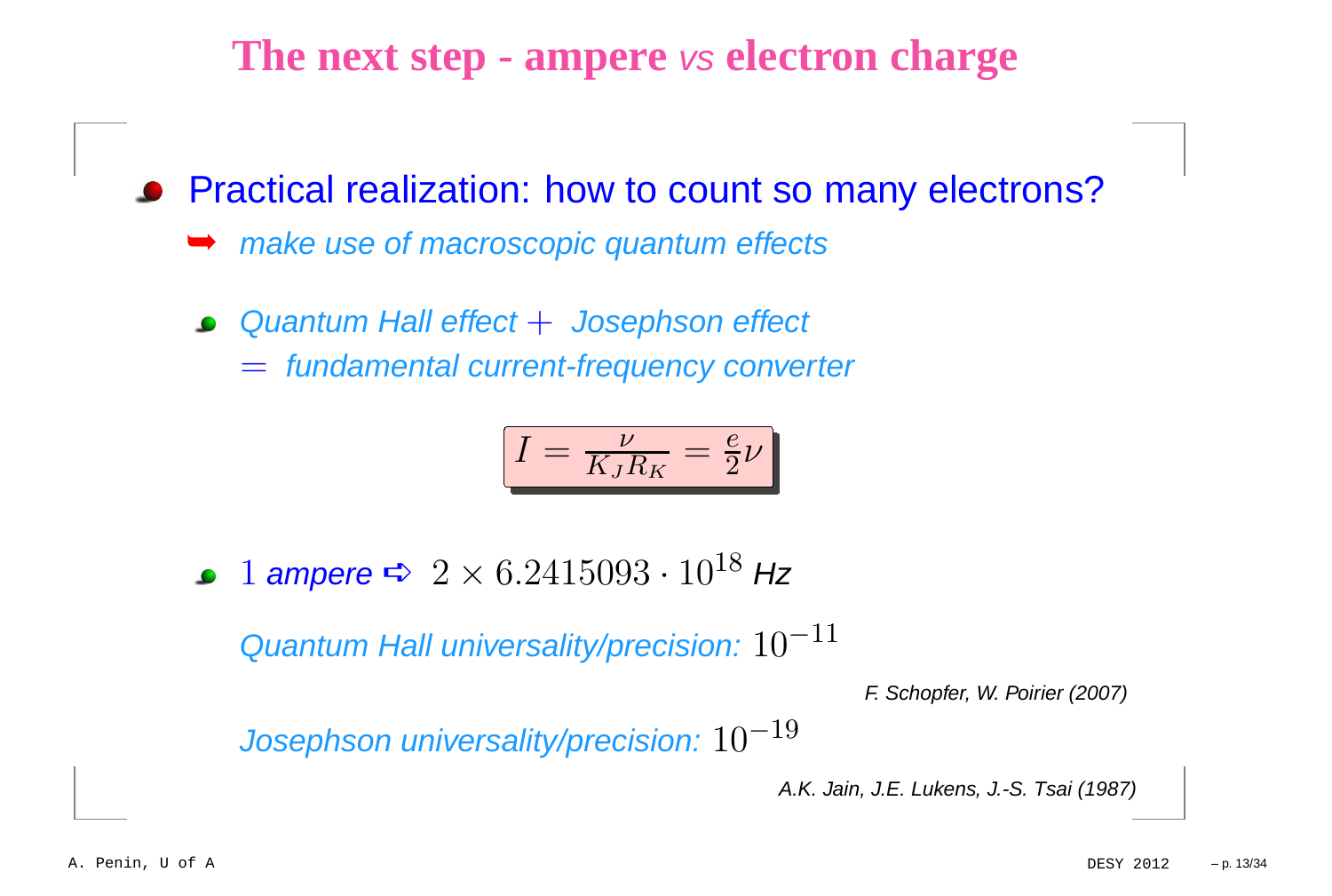# **The last step - kilogram** vs **Planck constant**

### **• Current SI standard: the last artefact**



**• Prototype mass drift: does kilogram get lighter?** 

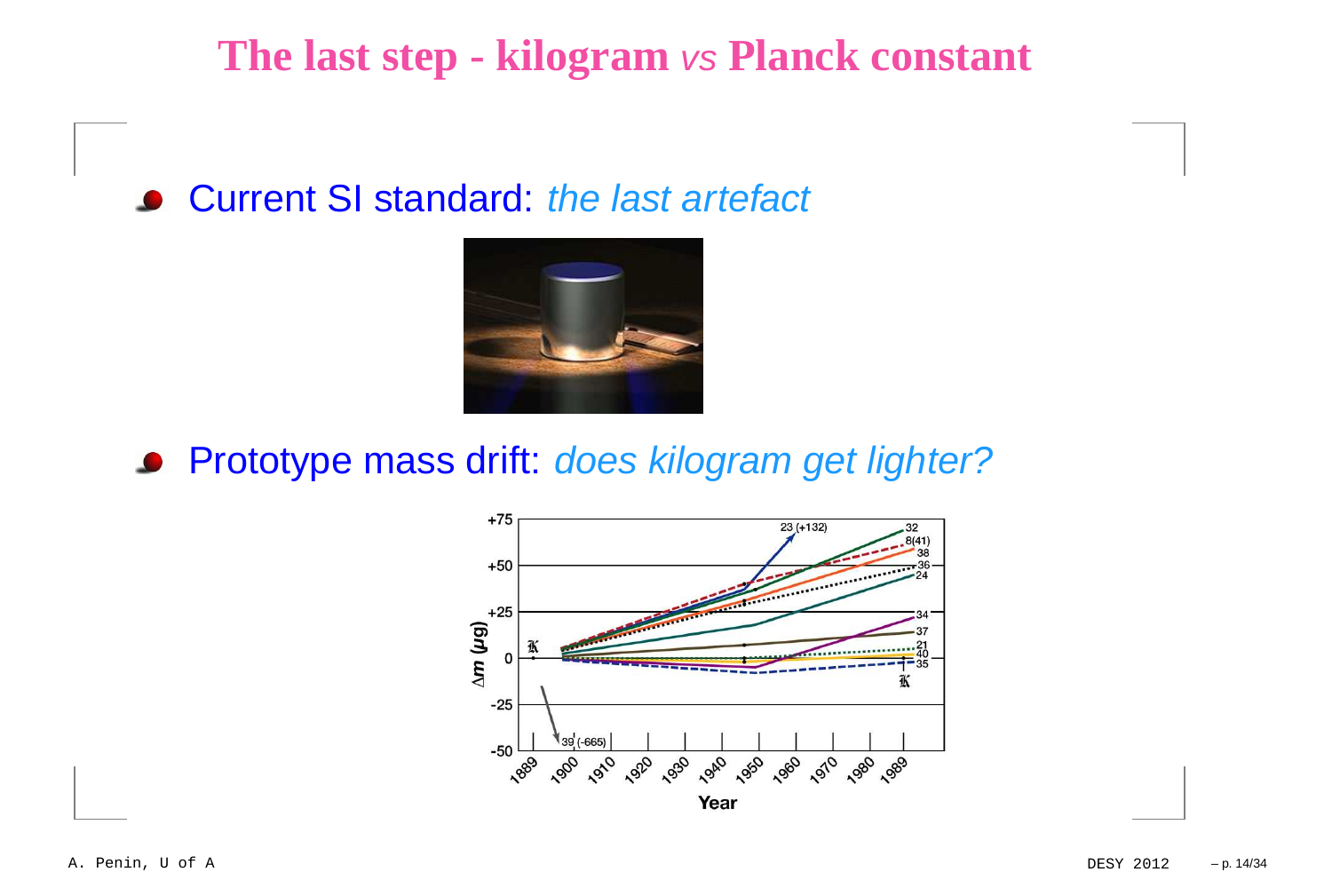**The last step - kilogram** vs **Planck constant**

### Current SI:

Planck constant  $h=6.62606957(29)\cdot 10^{-34}\;\mathrm{kg\,m^2}$  $^{2}/\mathrm{s}$ 

"User friendly" Plank units:

define kilogram so that  $h=6.62606957\cdot10^{-34}\ \mathrm{kg\,m^2}$  $^2/\mathrm{s}$  sharp

**•** Practical realization

Watt balance

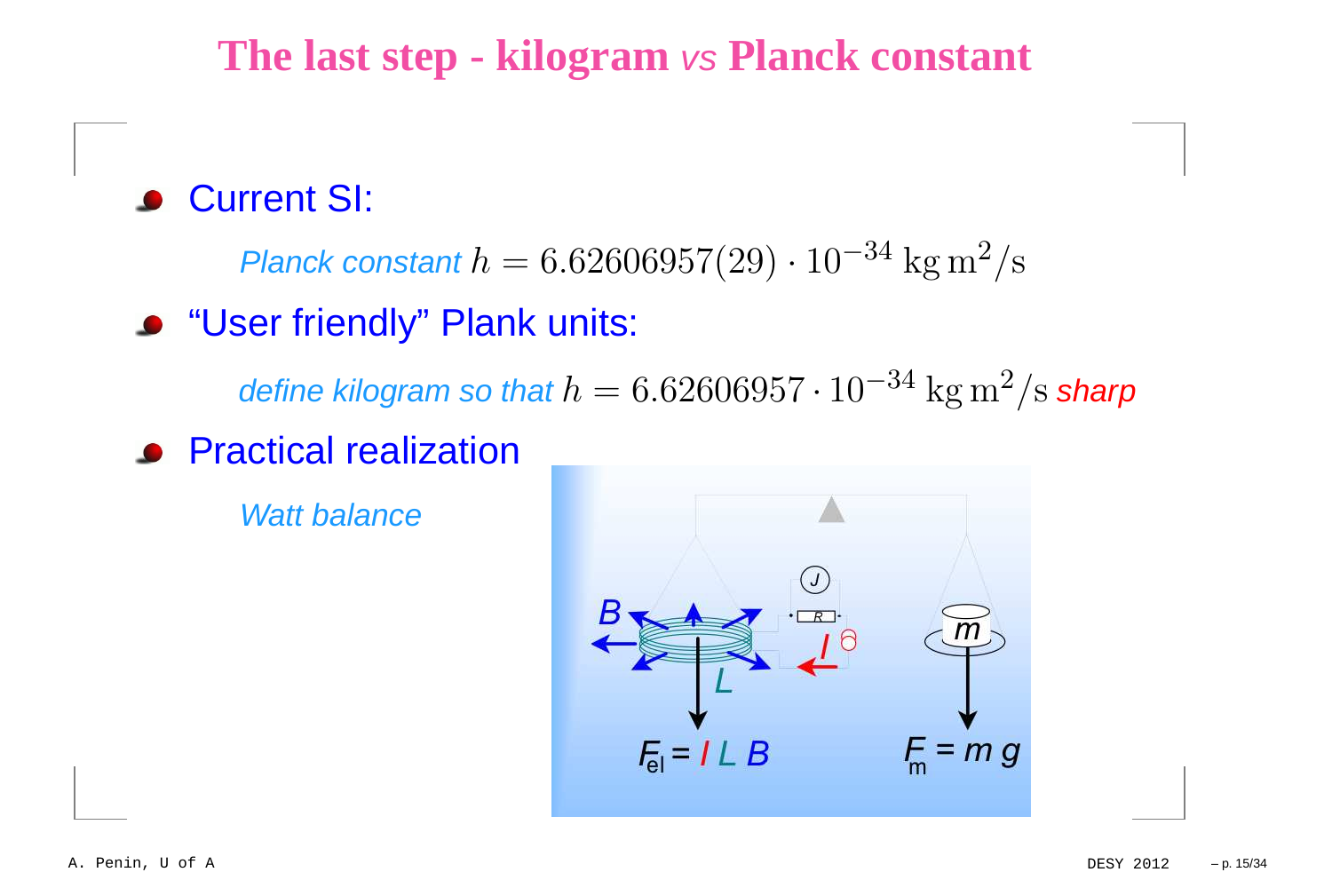**The last step - kilogram** vs **Planck constant**

- Watt balance idea (simplified)
	- electric power  $=$  mechanical power:  $\boxed{VI}$
	- $\bm{Josephson+ quantum}$  Hall effect:  $\begin{bmatrix} VI \end{bmatrix}$
	- final equation:
	- relative accuracy in  $g$ ,  $\nu$ ,  $v$  better than  $10^{-10}$
	- relative accuracy of Watt balance: better than  $10^{-8}\,$



 $=$   $m g v$ 

$$
VI = \frac{\nu}{K_J} \frac{\nu}{K_J R_K} = h \nu^2
$$

ν

ν

$$
\boxed{m = h\,\frac{\nu^2}{g v}}
$$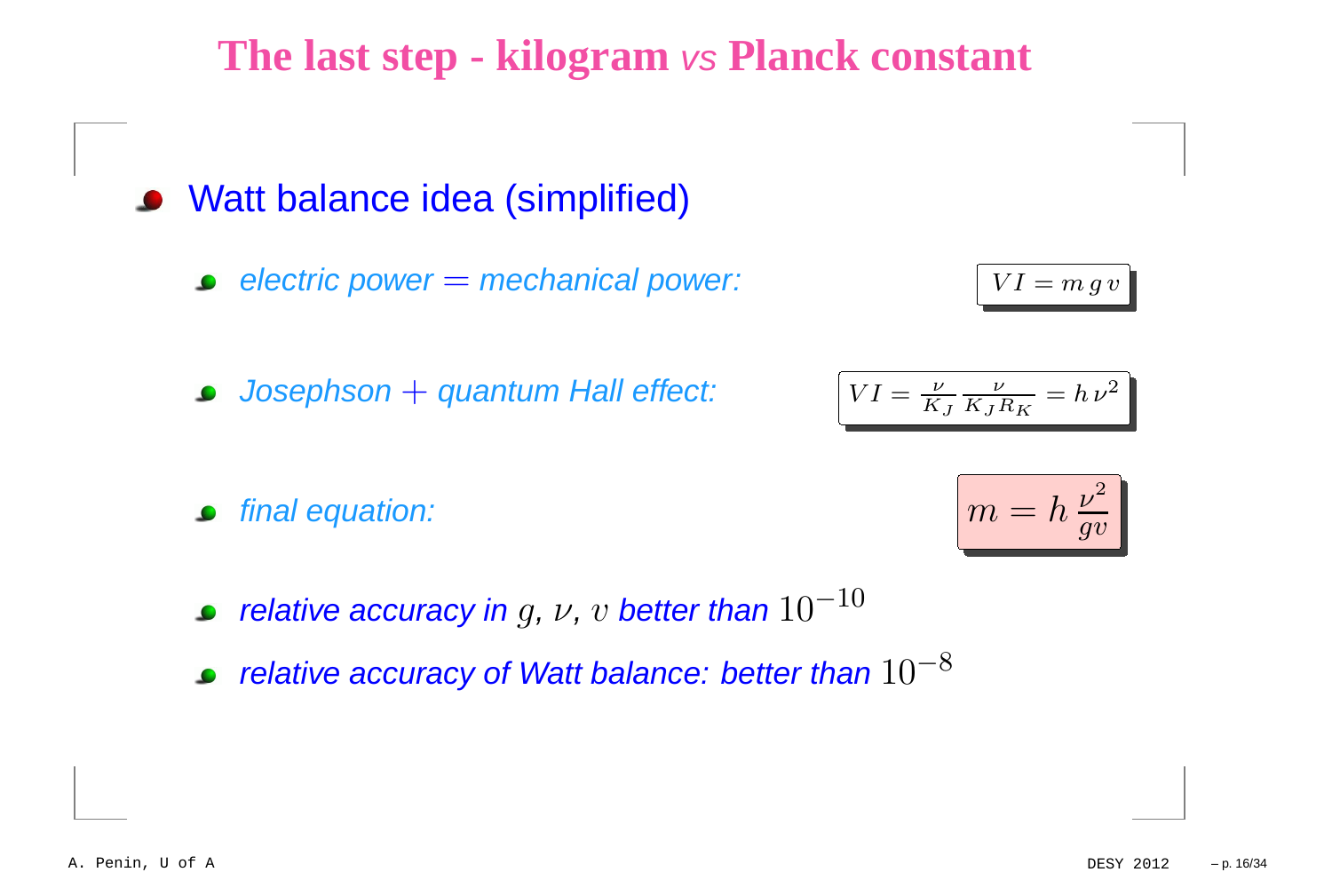### **Watt balances**

#### (from talk by M. Stock)

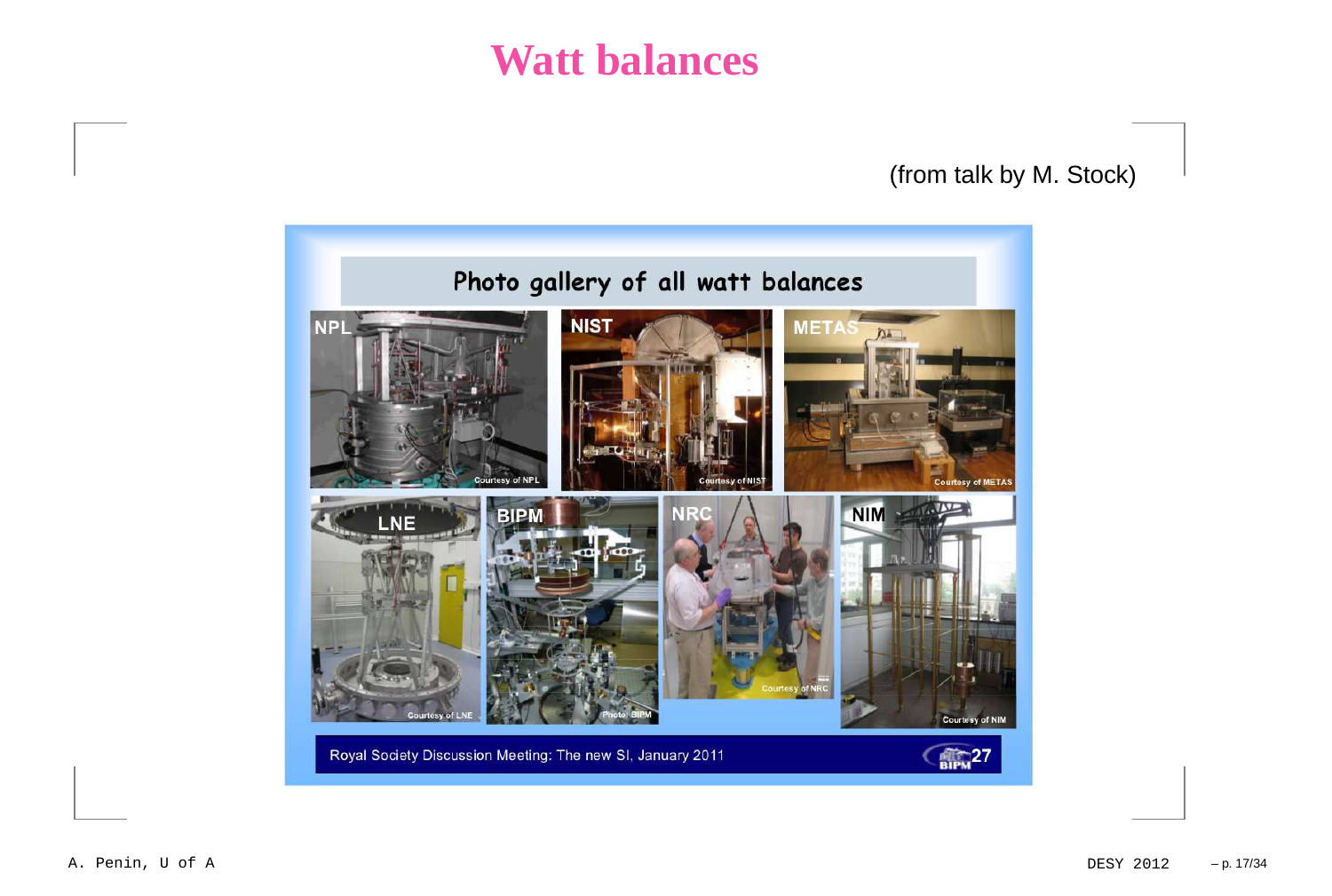## The role of QED in new SI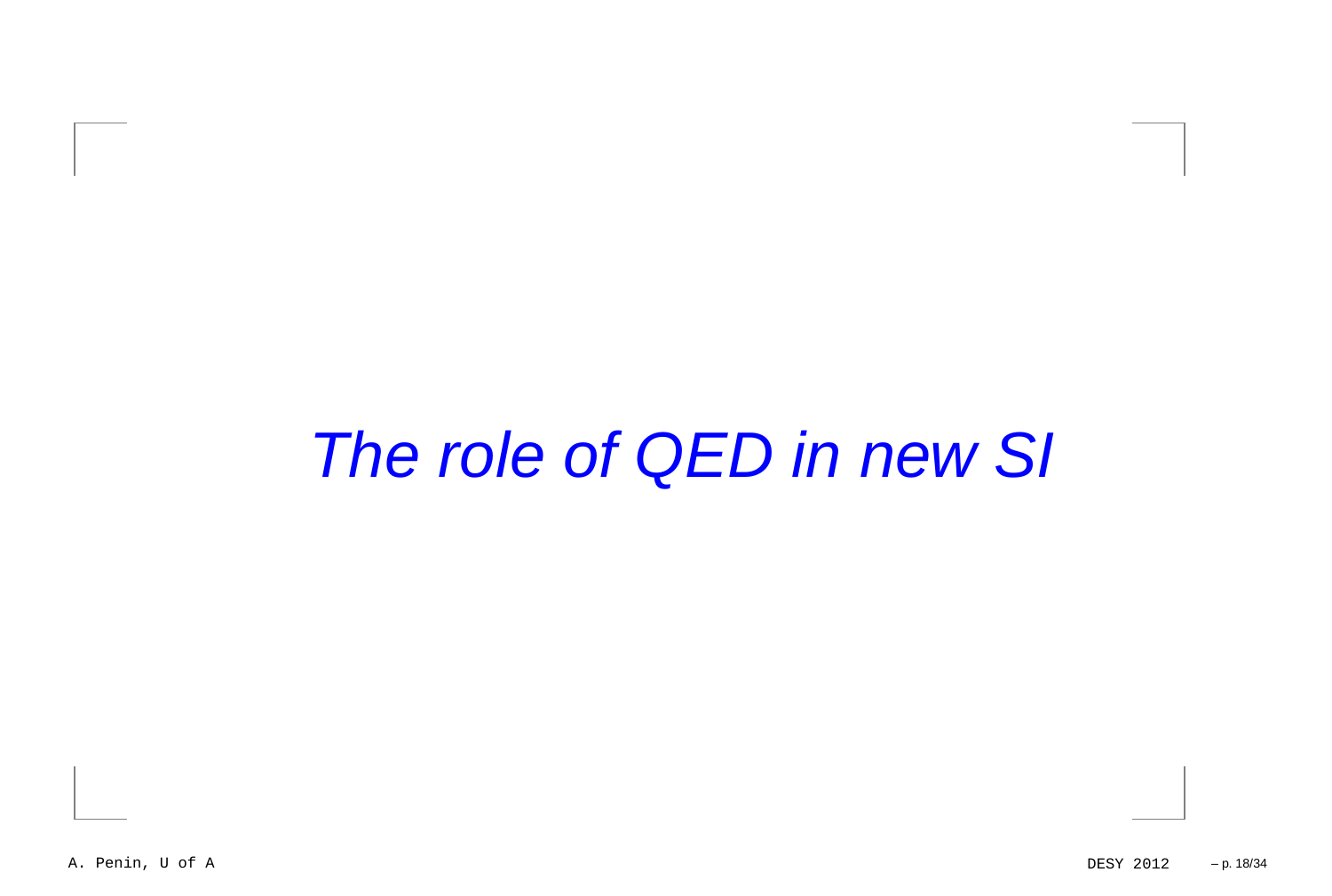# **Question**  $\mathcal{N}$ **1**

How should the values of Planck constant and electroncharge be choosen?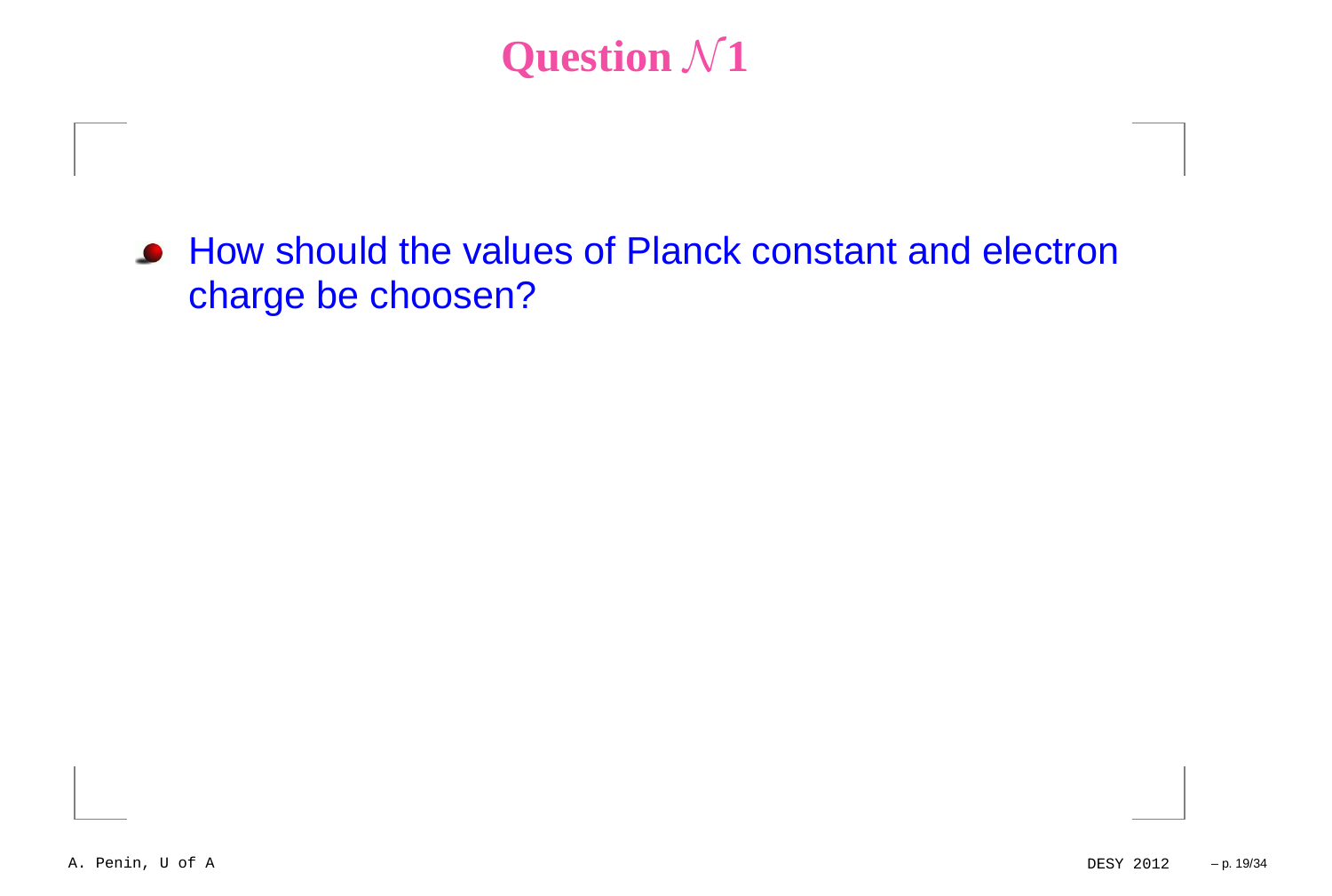# **Question**  $\mathcal{N}$ **1**

- How should the values of Planck constant and electroncharge be choosen?
- The dimensionless fine structure constant

$$
\bullet \ \alpha = \frac{e^2}{h} \frac{c\mu_0}{2} \approx 1/137
$$

- $\mu_0=4\pi\cdot 10^{-7}$  predetermined value in SI
- The predetermined values of  $h$  and  $e$  should leave  $\mu_0=4\pi\cdot 10^{-7}$  unchanged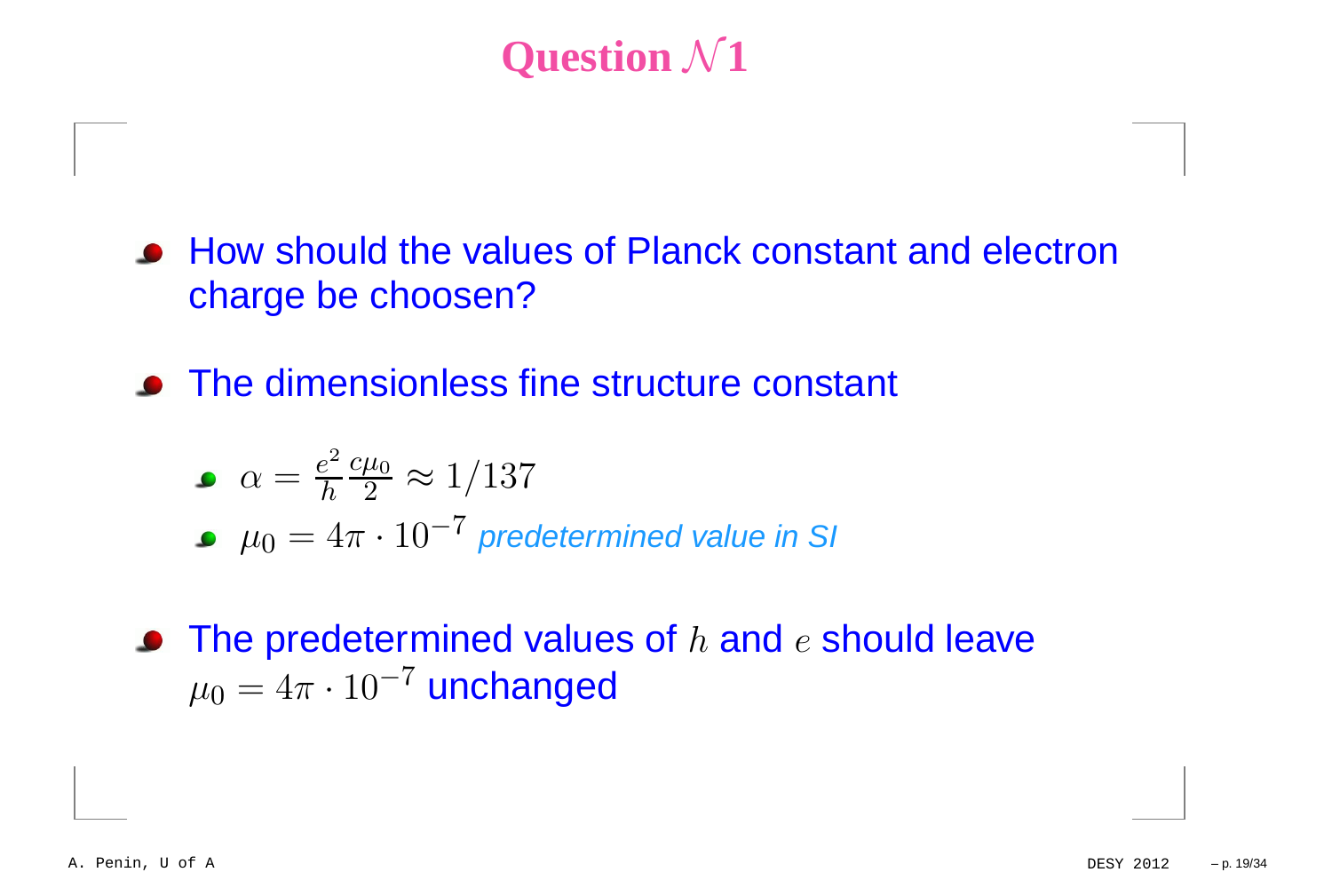### **The fine structure constant**

Electron proper magnetic moment  $\boldsymbol{\mu}=g \frac{e}{2\tau}$  $\hbar$  $2m_e$ s

- Dirac theory:  $g = 2$
- QED: g−  $-2=\frac{\alpha}{\pi}$  $\frac{\alpha}{\pi}+\ldots$  "anomalous magnetic moment"

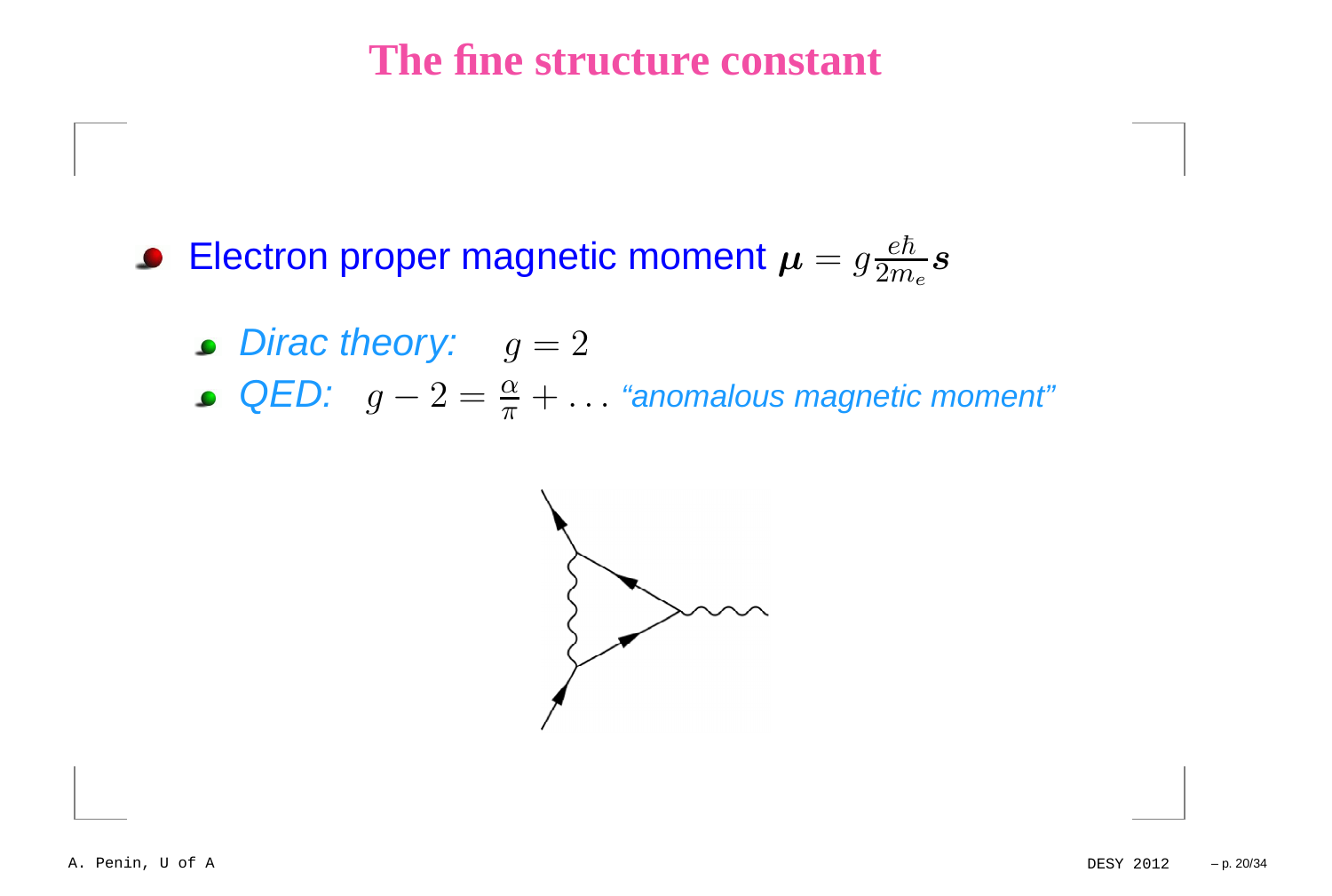**The fine structure constant**

### Determination from electron  $g-2$





#### experimental error:  $10^{{\rm{-}}10}$

G. Gabrielse et al. (2008)

theoretical error:  $10^{{\rm -}10}$  requires 4-loop calculation in QED

T. Kinoshita et al. (2008)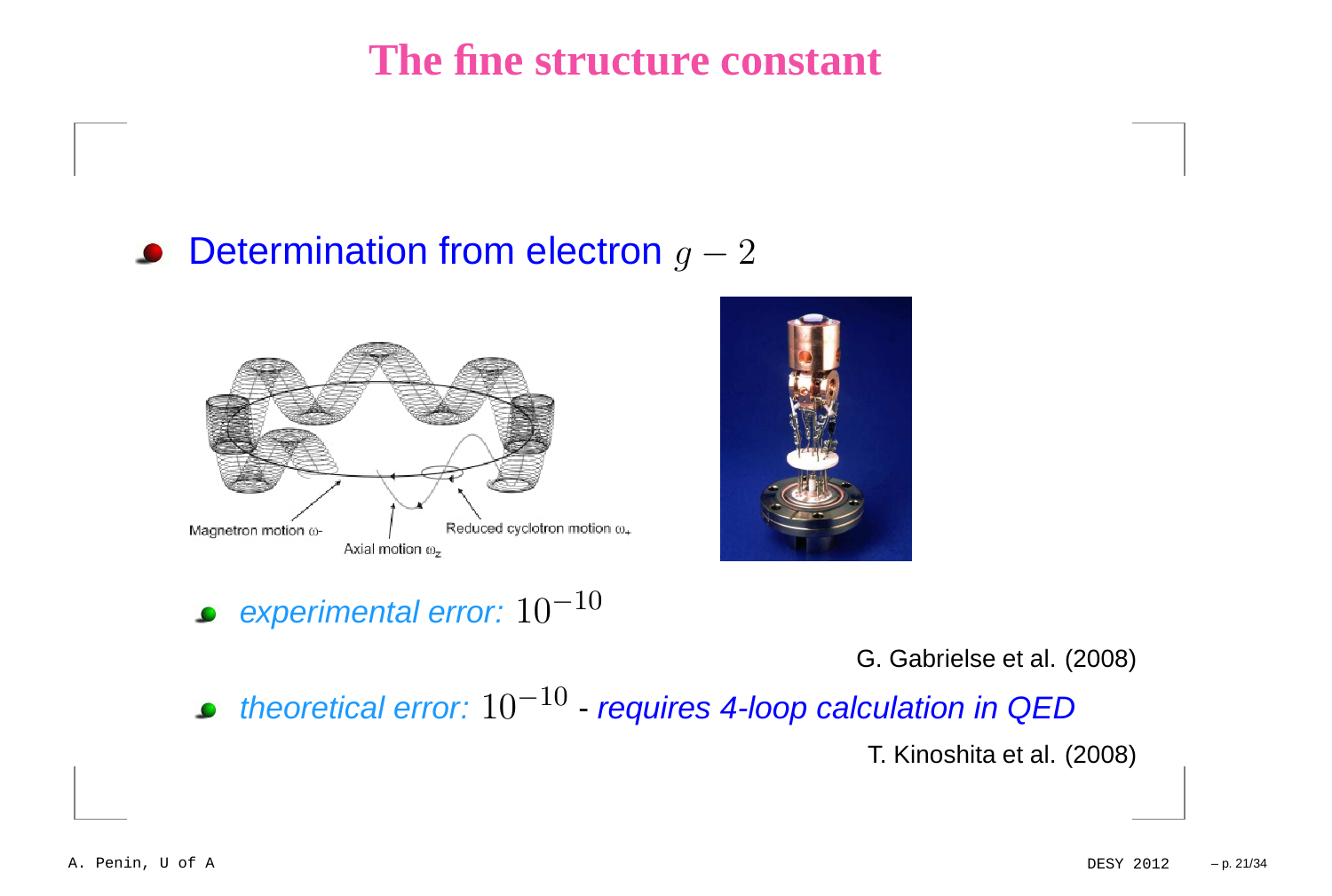# **Question**  $\mathcal{N}$ **2**

- Which constants should be taken as fundamental?
- Experimental choice: Josephson and von Klitzing $\bullet$ **constants**

$$
e = \frac{2}{K_J R_K}
$$

$$
h = \frac{4}{K_J^2 R_K}
$$

**• Theoretical choice: Planck constant and electron** charge

\n- $$
R_K = \frac{h}{e^2}
$$
\n- $K_J = \frac{2e}{h}$
\n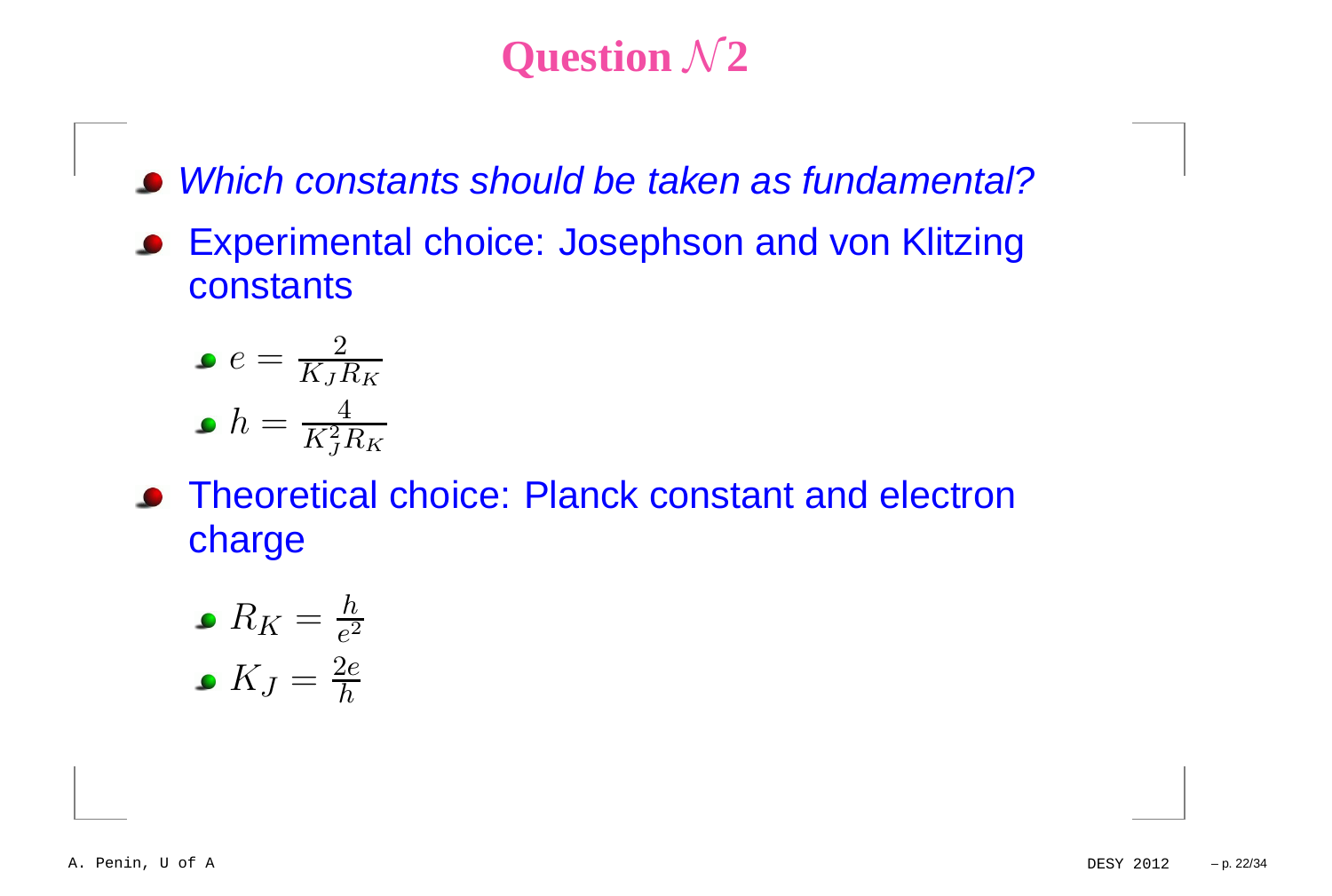### $e,~\hbar$  or  $R_K,K_J$ ?

- **Does not matter if the above relations are exact** 
	- they are exact in quantum mechanics
	- is this true beyond quantum mechanics?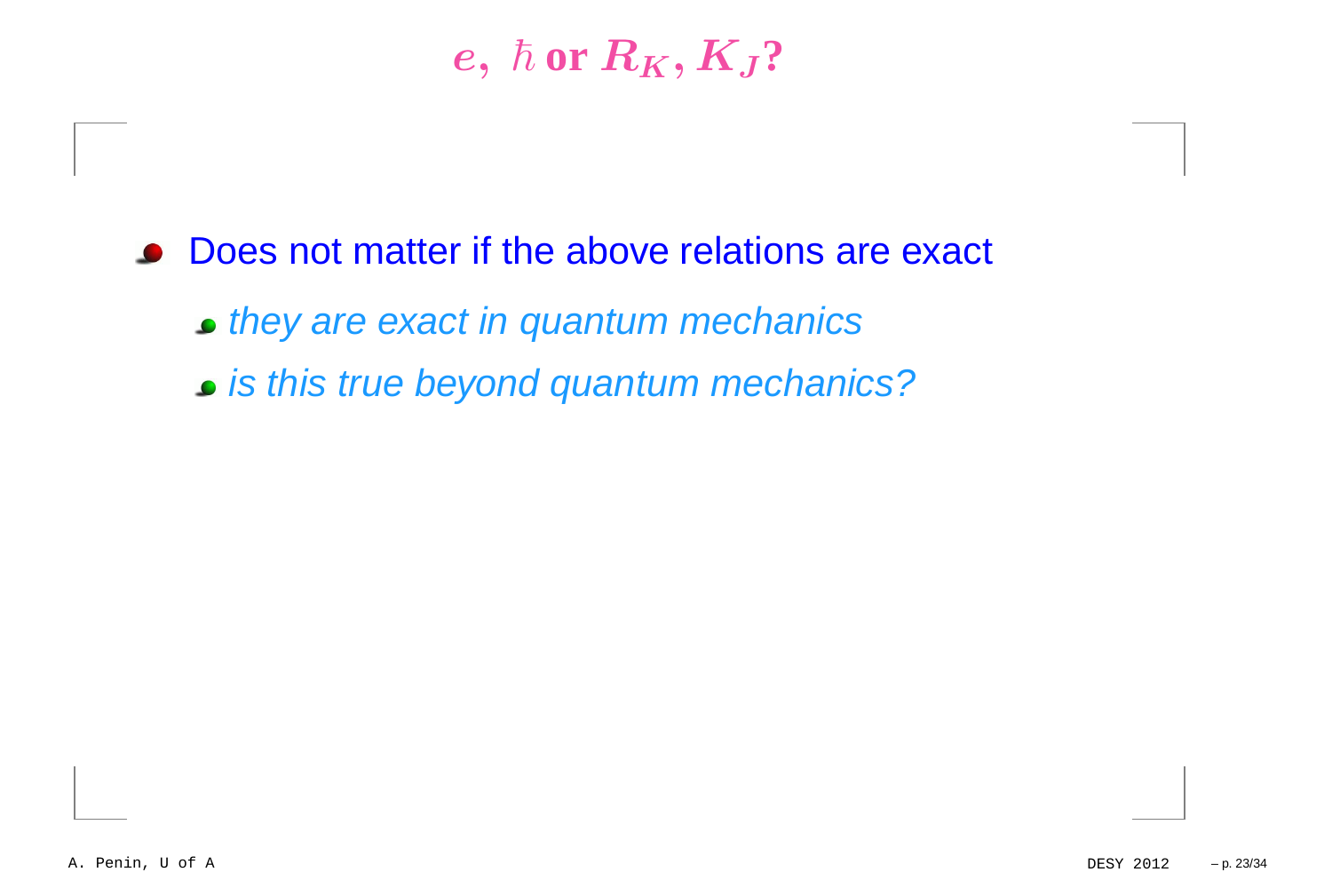### $e,~\hbar$  or  $R_K,K_J$ ?

**Does not matter if the above relations are exact** 

they are exact in quantum mechanics

is this true beyond quantum mechanics?

■ **Not in QED!** A.Penin, *Phys.Rev.* **B79**, 113303 (2009) Phys.Rev.Lett. **<sup>104</sup>**, 097003 (2010)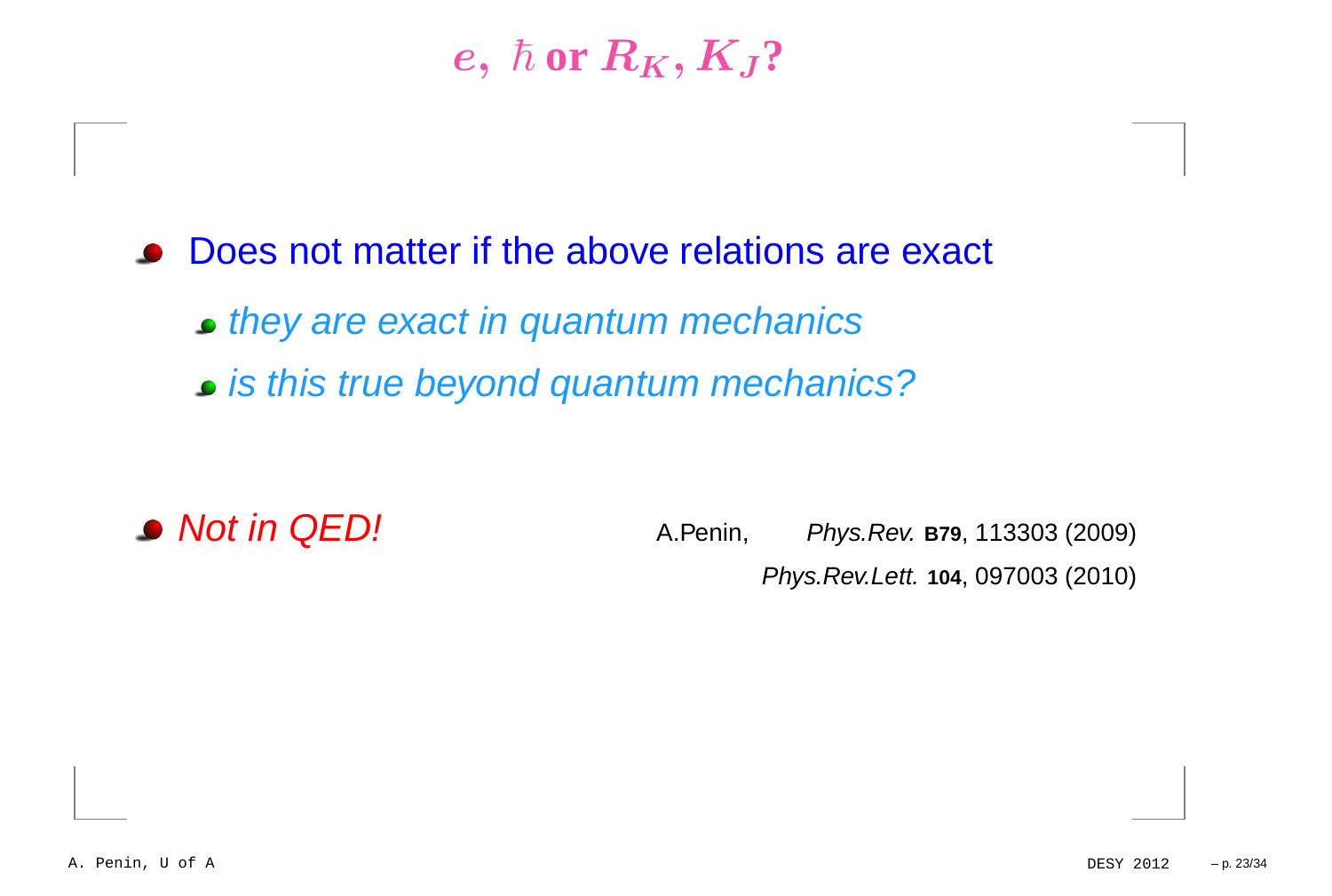### **Gauge invariance and quantum phase**

$$
\checkmark
$$
 Schrödinger equation

$$
(i\partial_t - \mathcal{H})\,\Psi = 0
$$

 $\boldsymbol{V}$  Wave function  $\Psi = |\Psi|e^{i\theta}$ 

✔ Hamiltonian

 $\mathcal{H}=$  $\bm{D}=\bm{\partial}-i\vec{a}$  $= qA$  $_0+F(\boldsymbol{B},\boldsymbol{E},\boldsymbol{D})$  $-iqA$ 

 $\hbar=c=1,~\alpha=\frac{e}{4}$ 

2 $\overline{4\pi}$ 

$$
\blacktriangleright \text{ If } \nabla \times \bm{A} = 0 \text{ then } \theta(\bm{r}_1) - \theta(\bm{r}_2) = q \int_{\bm{r}_2}^{\bm{r}_1} \bm{A}(\bm{r}') \cdot d\bm{r}'
$$

► Also 
$$
\phi(\mathbf{r}) = \theta(\mathbf{r}) - q \int^{\mathbf{r}} A(\mathbf{r}') \cdot d\mathbf{r}'
$$
 is gauge invariant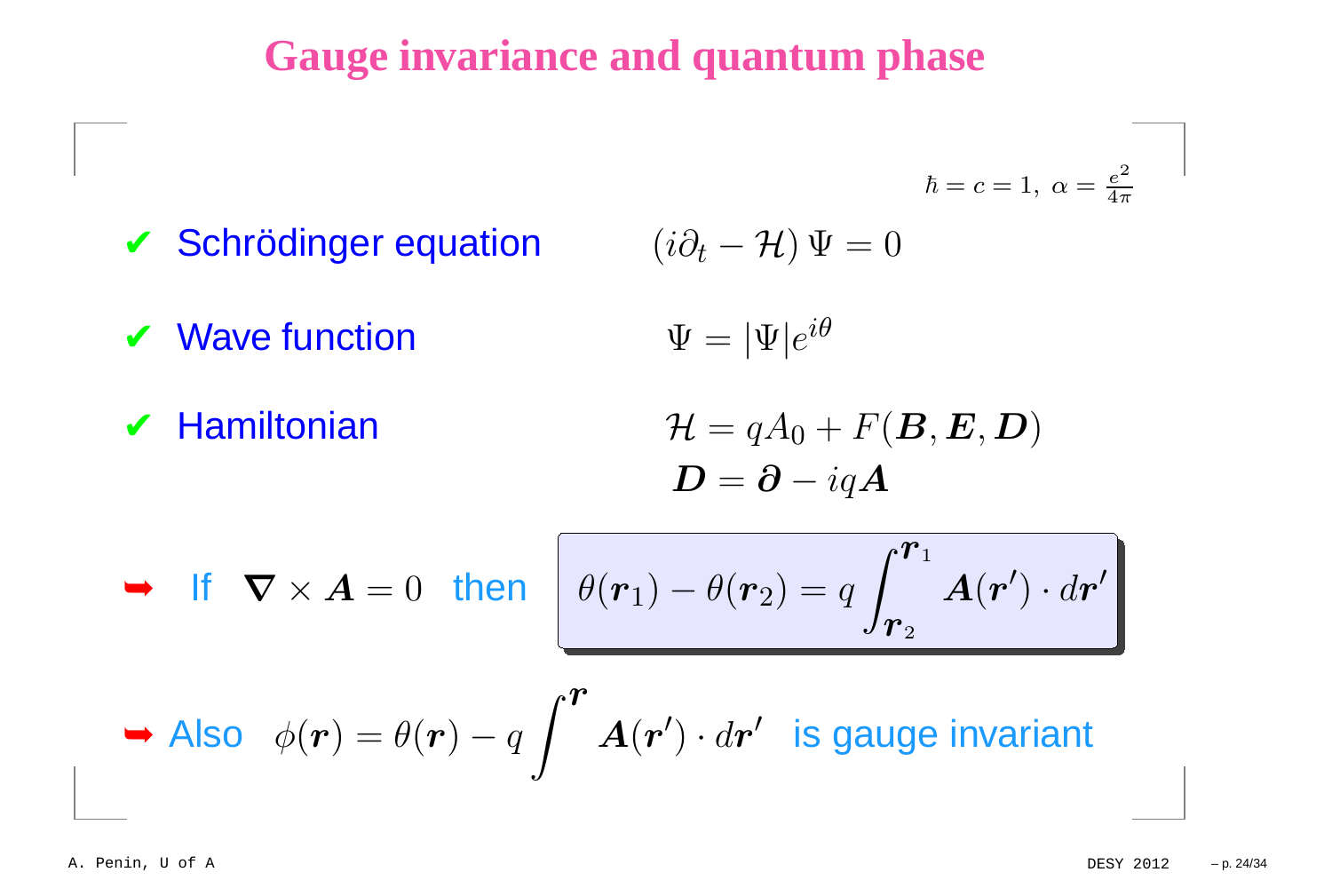### **Flux quantization**

F. London (1948)

Superconductivity  $\blacktriangle$  coherent state of Cooper pairs  $\blacktriangle q=2e$ Meissner effect  $\blacktriangle\bm{\mathit{B}}=0$  inside superconductor

Superconducting ring:

Single-valued wave function <del>d</del>



 $\Delta \theta = 2e \oint_C \mathbf{A} \cdot d\mathbf{x} = 2\pi n$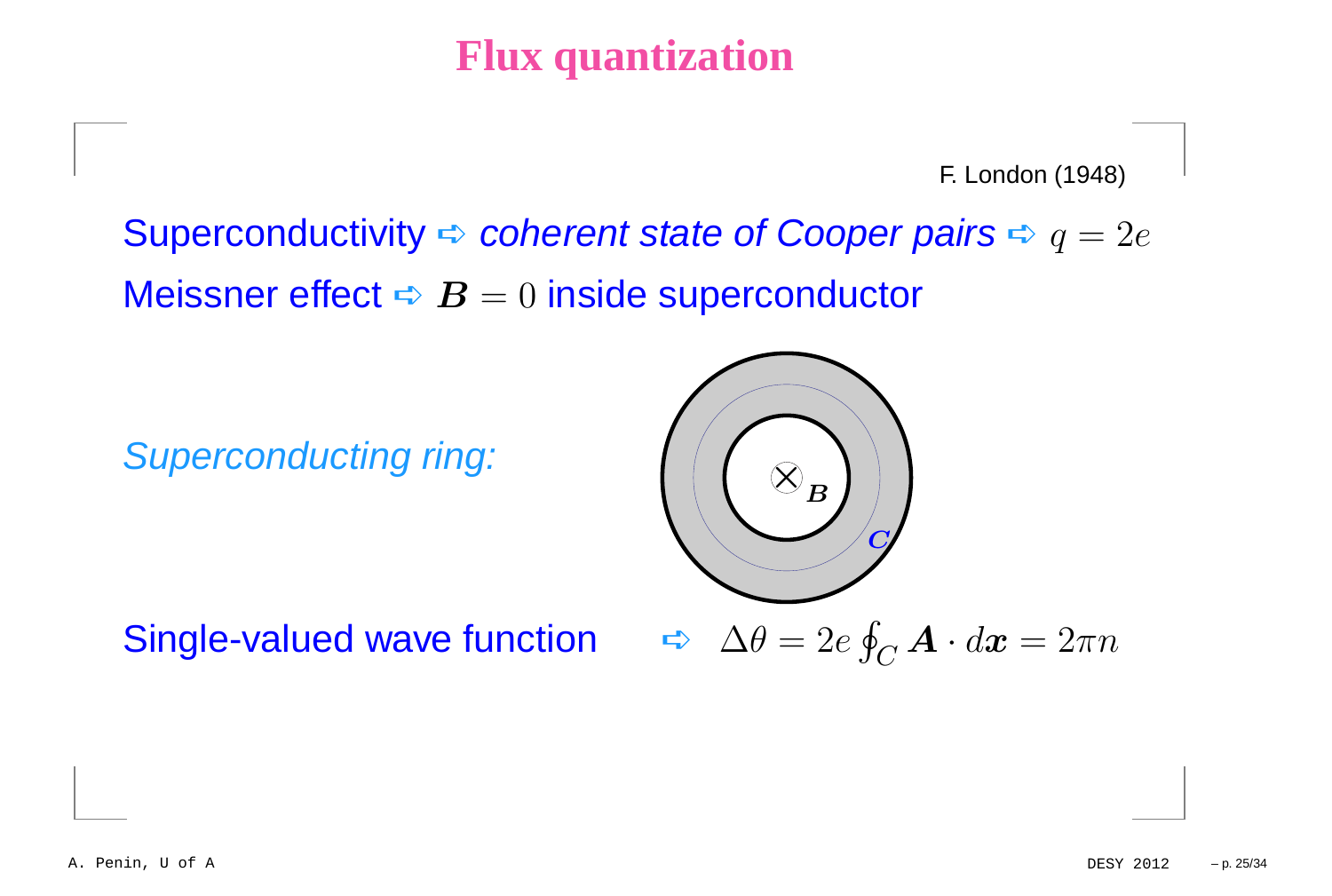### **Hall effect**

E. Hall (1879)



Lorentz force vs electrostatic force  $e\bm{E}=-e\bm{v}\times\bm{B}$ 

current density

total current per length

**Hall conductivity** 

$$
j = \rho e v = \frac{\rho e}{B} E
$$
  
ber length 
$$
I = \frac{\rho e}{B} V
$$
  
ity 
$$
R^{-1} = \frac{\rho e}{B}
$$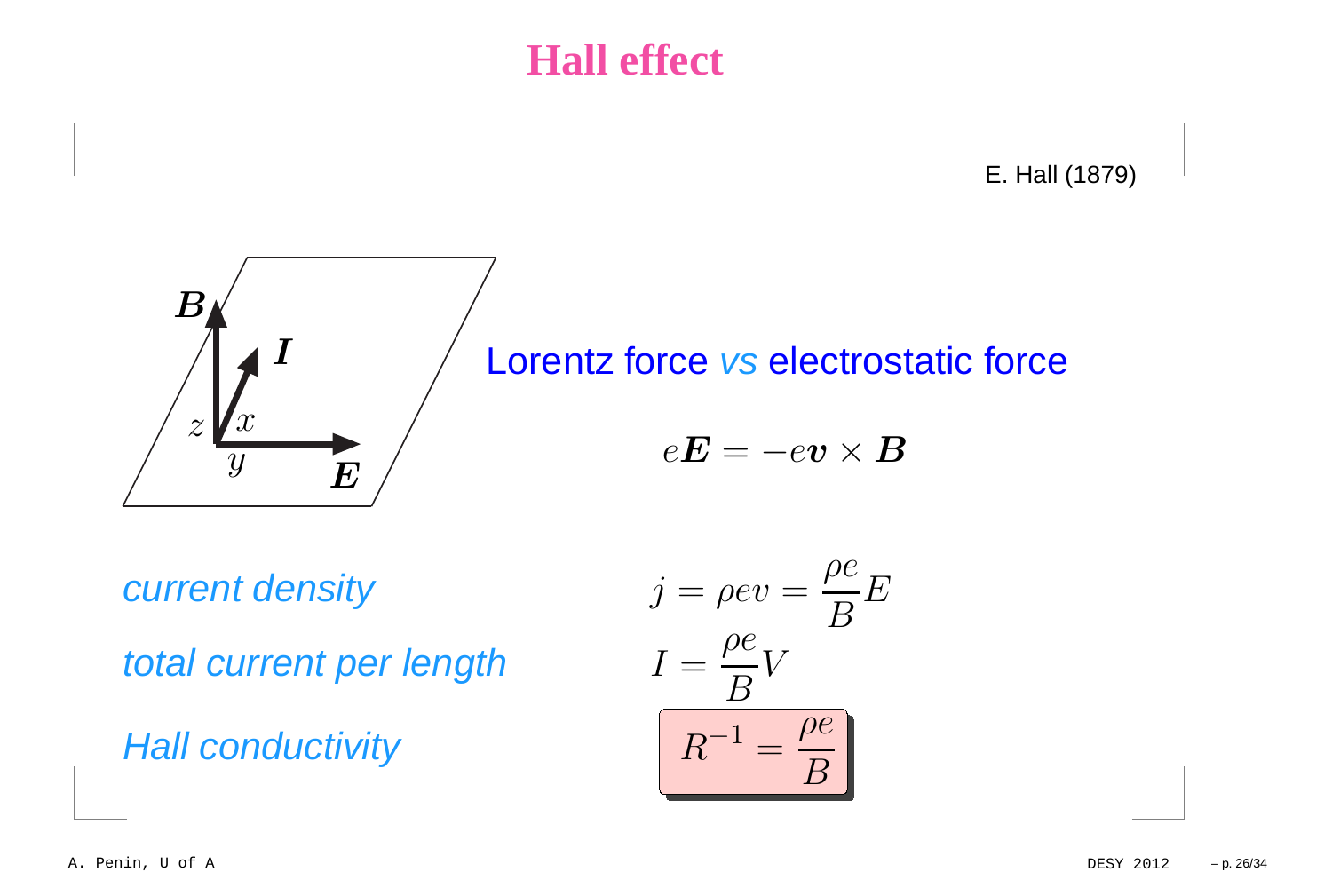### **Quantum Hall effect**

K. von Klitzing, G. Dorda, M. Pepper (1980)

Wave function:  $\Psi(x, y) = e^{i2\pi m \frac{x}{L}} \psi(y - y_m)$ 

 $\psi(y-y_m)$  ς harmonic oscillator<br>contexed of  $\frac{2\pi m}{\pi m}$ centered at  $y_m = \frac{2\pi m}{eBL}$ 

 $\alpha = n/R_K$ 

Density of quantum states with $\bm{n}$  Landau levels filled:  $\rho = n \frac{eB}{2\pi}$ 

Quantum Hall conductivity:

 $L \,$ 

von Klitzing constant:

eB

 $2\pi$  1

 $eBL \quad \surd$ 

$$
R_K = \frac{h}{e^2}
$$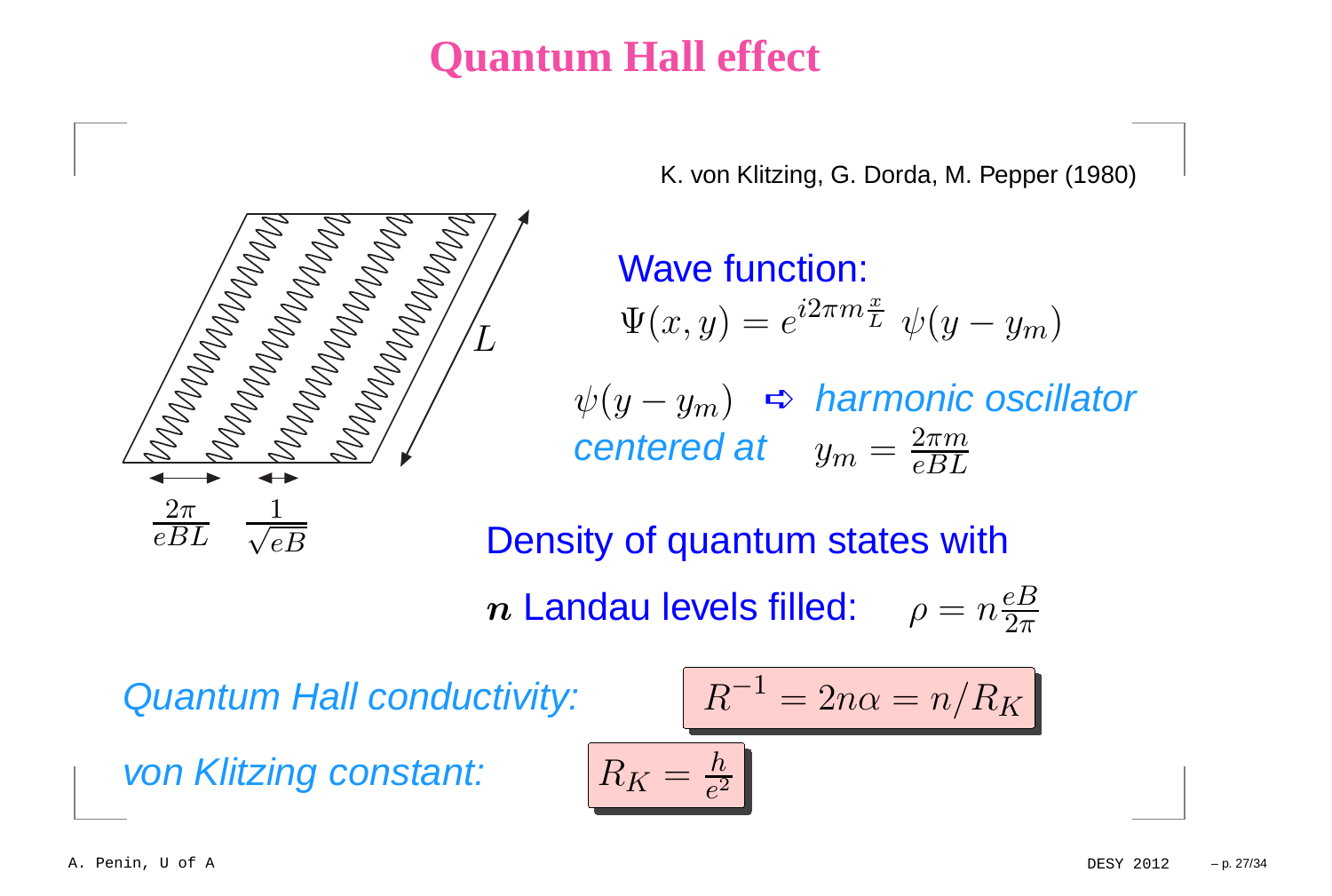### **Gauge invariance argument**





$$
current density  $j \propto \frac{\delta \mathcal{H}}{\delta A}$   
total current  $I = \frac{d\mathcal{E}}{d\Phi}$
$$

Flux quantization  $\Phi = 4\pi |\bm{A}|/L$  $=n2\Phi_0=n$ 2π eFlux dependence  $y_m(\Phi+2\Phi_0)=y_{m+1}(\Phi)$ 

for 
$$
d\Phi = 2\Phi_0 \Leftrightarrow d\mathcal{E} = neV
$$
  
\n
$$
I = \frac{neV}{2\Phi_0} = \frac{nV}{R_K}
$$

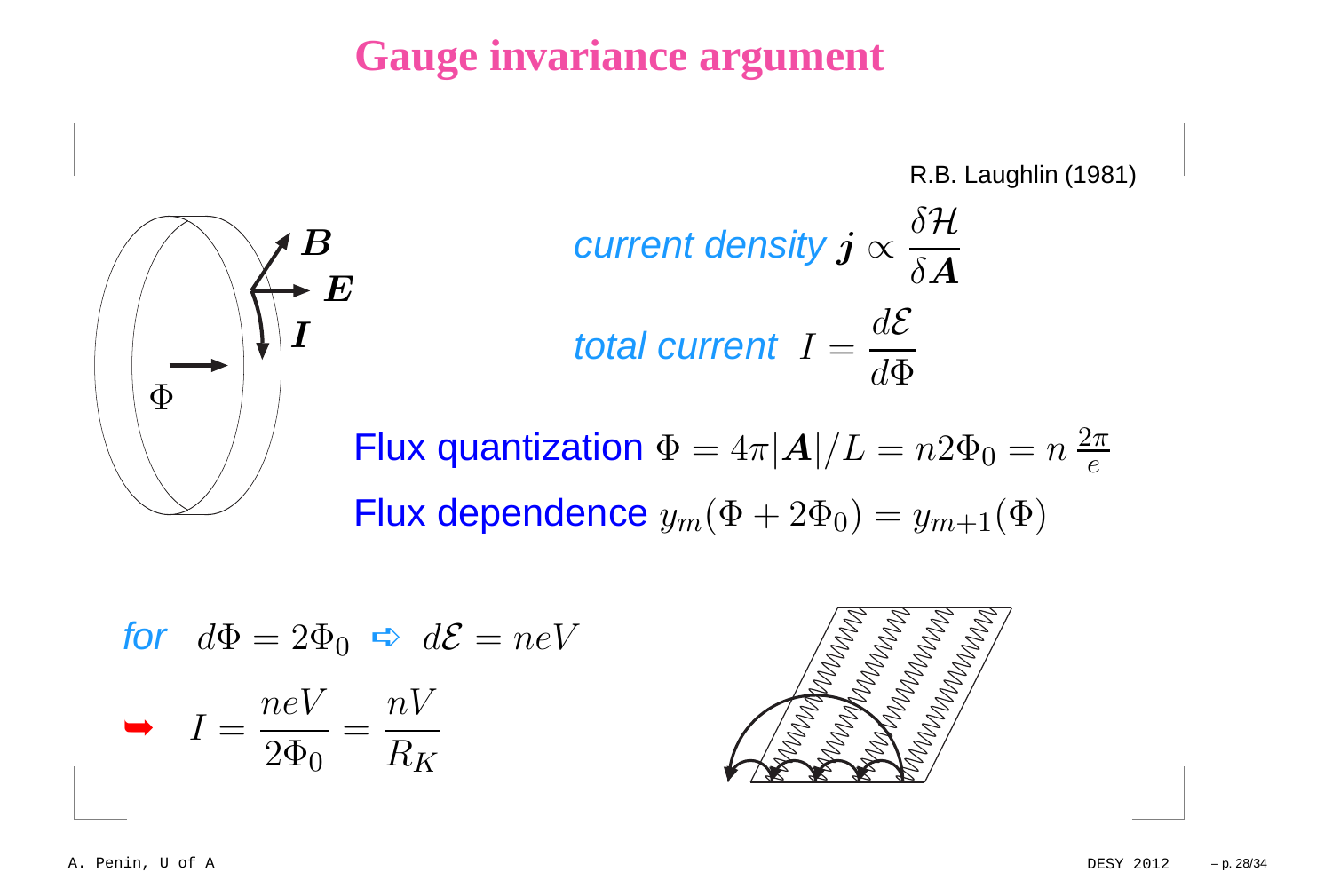### **Flux quantization**

F. London (1948)

Superconductivity  $\blacktriangle$  coherent state of Cooper pairs  $\blacktriangle q=2e$ Meissner effect  $\blacktriangle\bm{\mathit{B}}=0$  inside superconductor

Superconducting ring:

$$
\left(\frac{1}{\sqrt{1-\frac{1}{2}}}\right)^{s}
$$

Single-valued wave function <del> </del>

$$
\blacktriangle \Delta \theta = 2e \oint_C \boldsymbol{A} \cdot d\boldsymbol{x} = 2\pi n
$$

 $\Phi = \frac{\pi n}{\epsilon} \equiv n \Phi_0$ 

$$
\oint_C A(\mathbf{r}) \cdot \mathbf{r} = \int_S B(\mathbf{r}) \cdot d^2 s \equiv \Phi \ \blacktriangleleft
$$

Flux quantum:

$$
\Phi_0 = \tfrac{h}{2e}
$$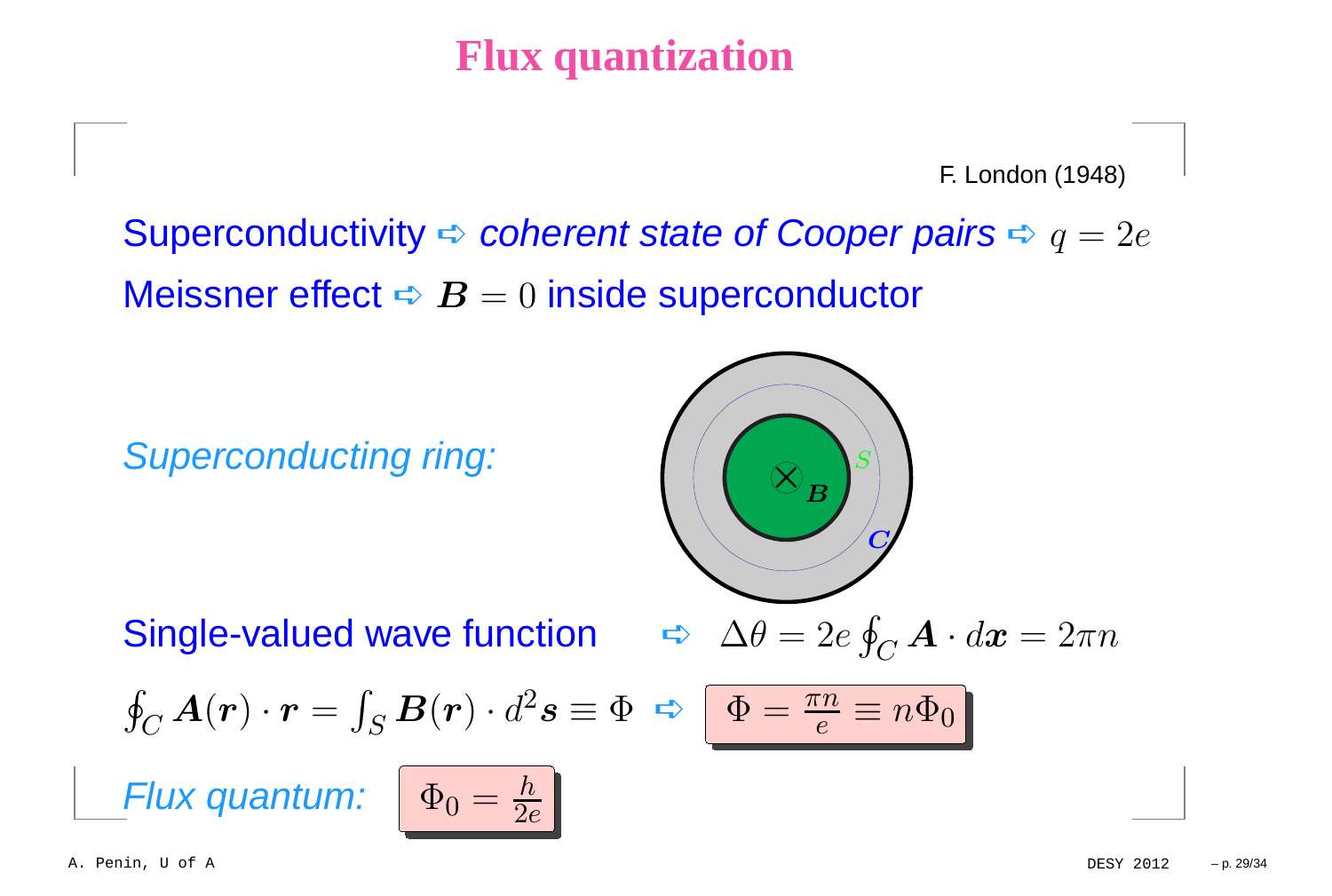### **Nonlinear Electrodynamics**

H. Euler, W. Heisenberg (1936)

J. Schwinger (1951)



Vacuum polarization in magnetic field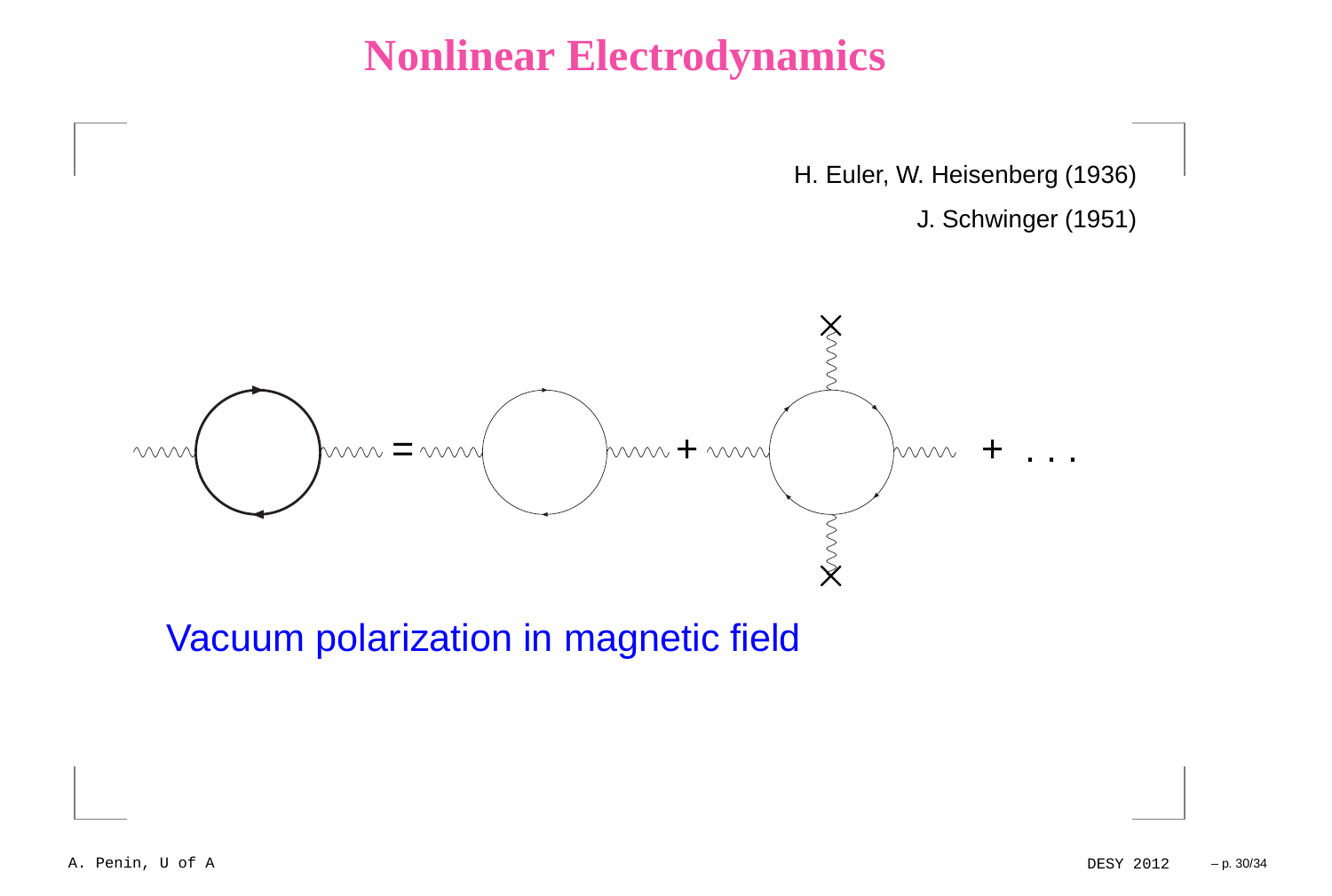### **QED effects**

### **• Correction to the photon dispersion:**

$$
v = \frac{k(\omega)}{\omega} \neq c
$$

### **Cocal charge renormalization:**

$$
e \to \left(1 + \frac{\alpha}{\pi} \left(\frac{eB}{m^2}\right)^2 \frac{1}{45}\right) e \equiv e'
$$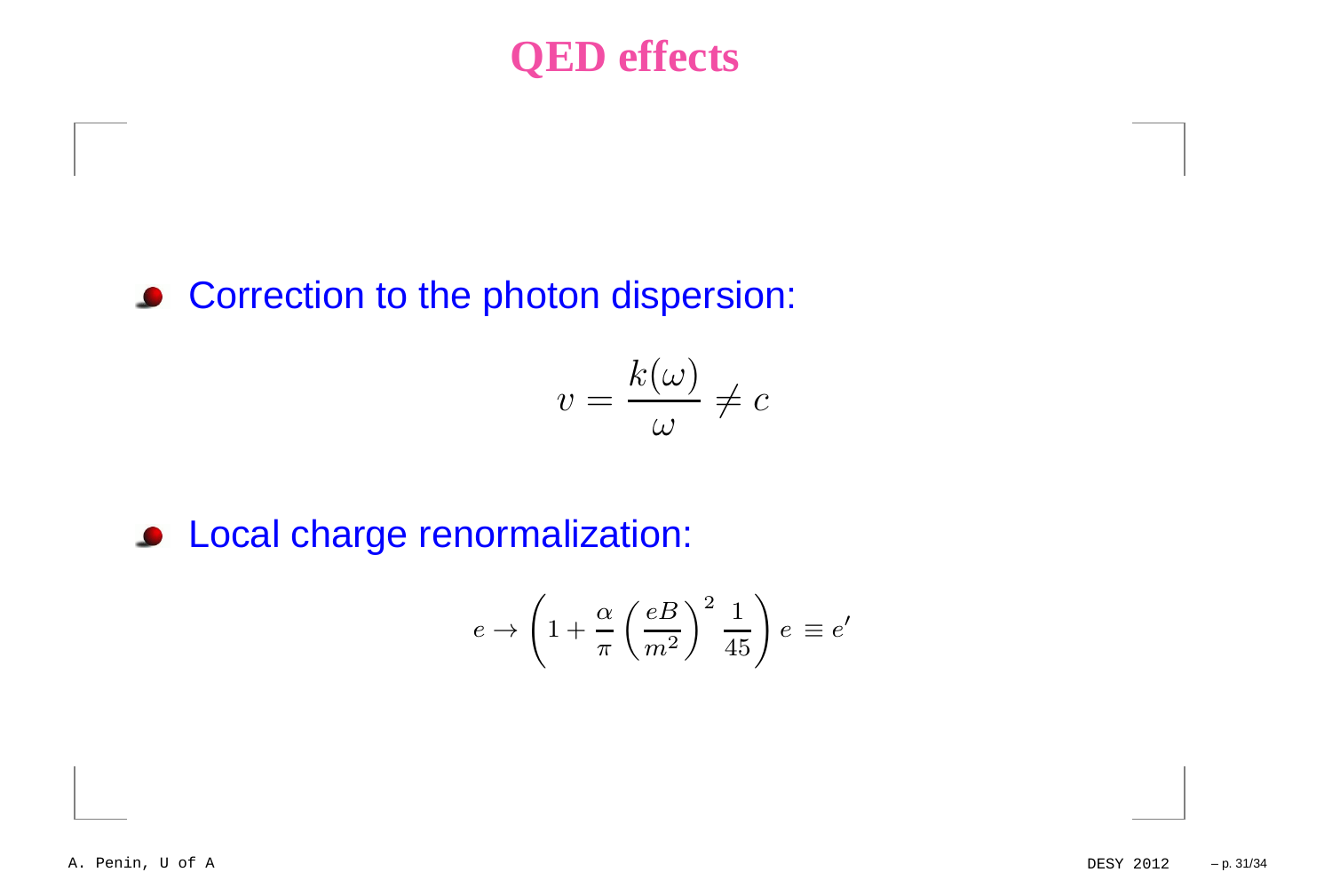**QED** corrections to  $R_K$ 

# Corrections to the filling factor  $R_K^{-1} \propto e^2 \rightarrow ee'$

Result:

$$
R_K^{-1} = \frac{e^2}{h} \left[ 1 + \frac{1}{45} \frac{\alpha}{\pi} \left( \frac{\hbar e B}{c^2 m^2} \right)^2 \right] \approx \frac{e^2}{h} \left[ 1 + 10^{-20} \times \left( \frac{B}{10 \, \text{T}} \right)^2 \right]
$$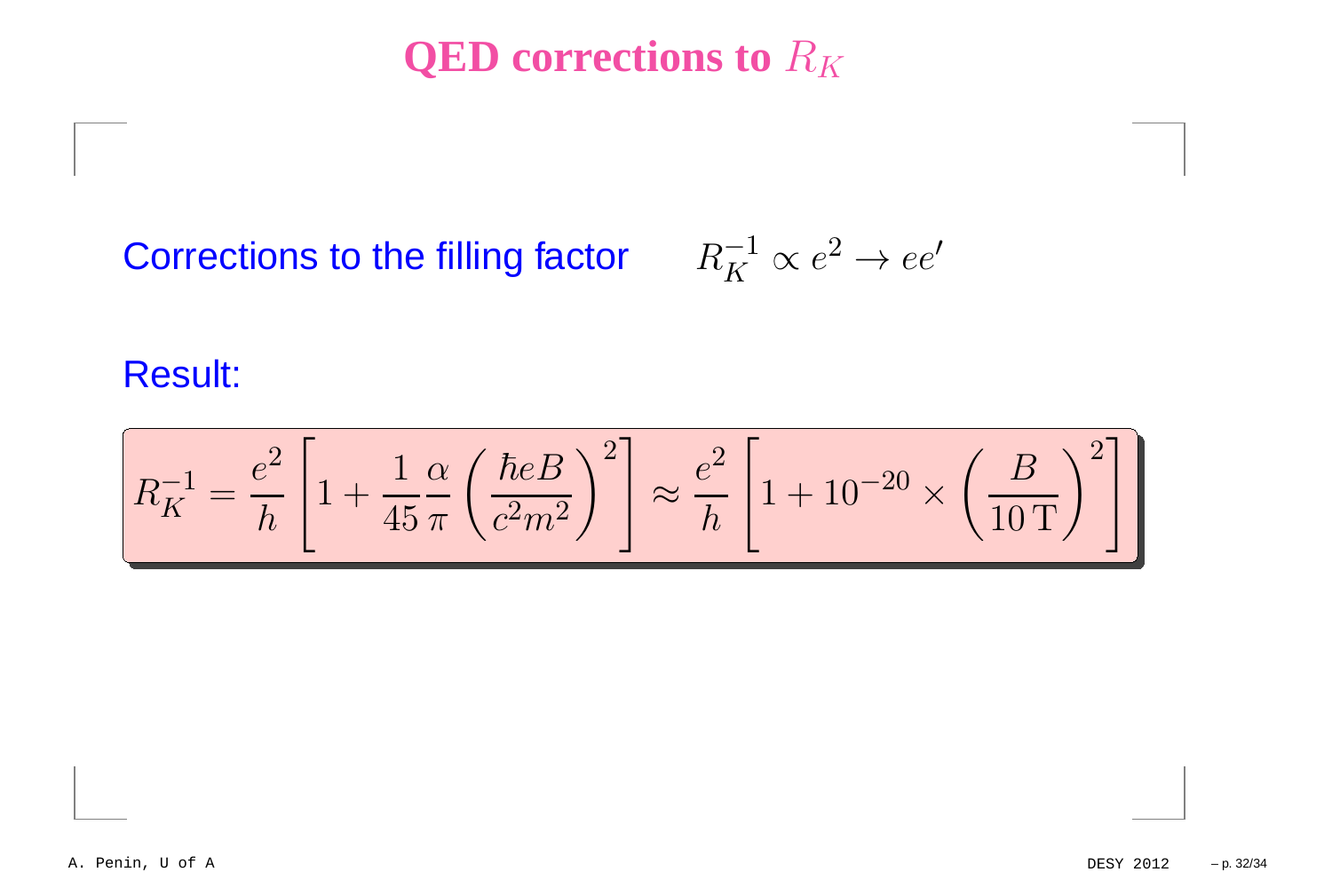### **Testing the fundamental relations**

Fundamental relations

electron charge  $e=\frac{2}{K+1}$  $K_JR_K$ 

Planck constant  $h=\frac{4}{K^2I}$  $K^2$  $^2_J R_K$ 

**• Quantum metrology triangle** 

K.K. Likharev, A.B. Zorin (1985)

- quantum Hall effect  $V\hspace{-0.1cm}/I$  $=R_K$
- Josephson effect  $V=\,$  $=\nu/K$ J
- Single electron tunneling  $I=e\nu$  **(?)**

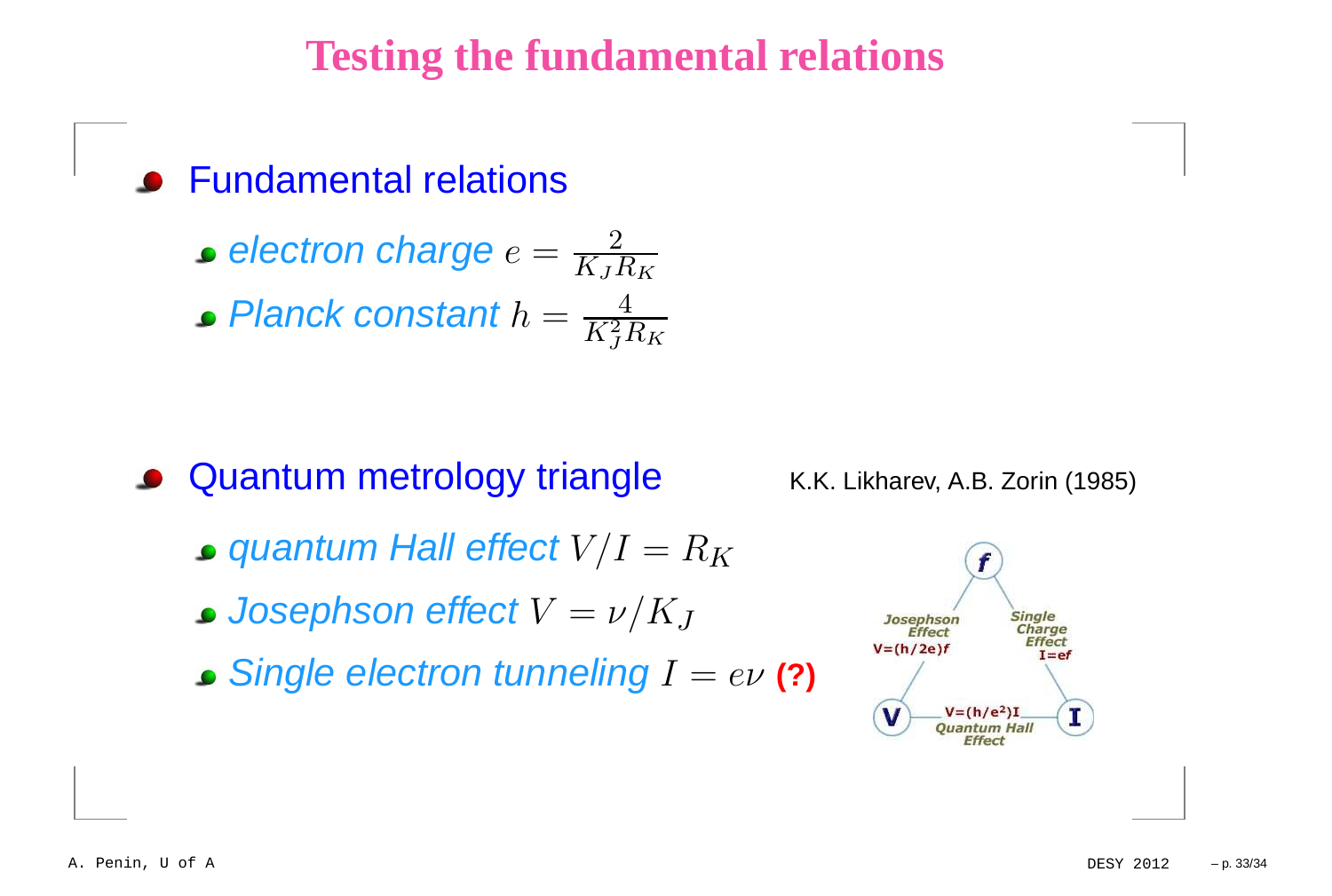### **Summary**

**In forthcoming years the International System of units**  will finally transform from <sup>a</sup> set of artifacts into <sup>a</sup> "userfriendly" Planck system.